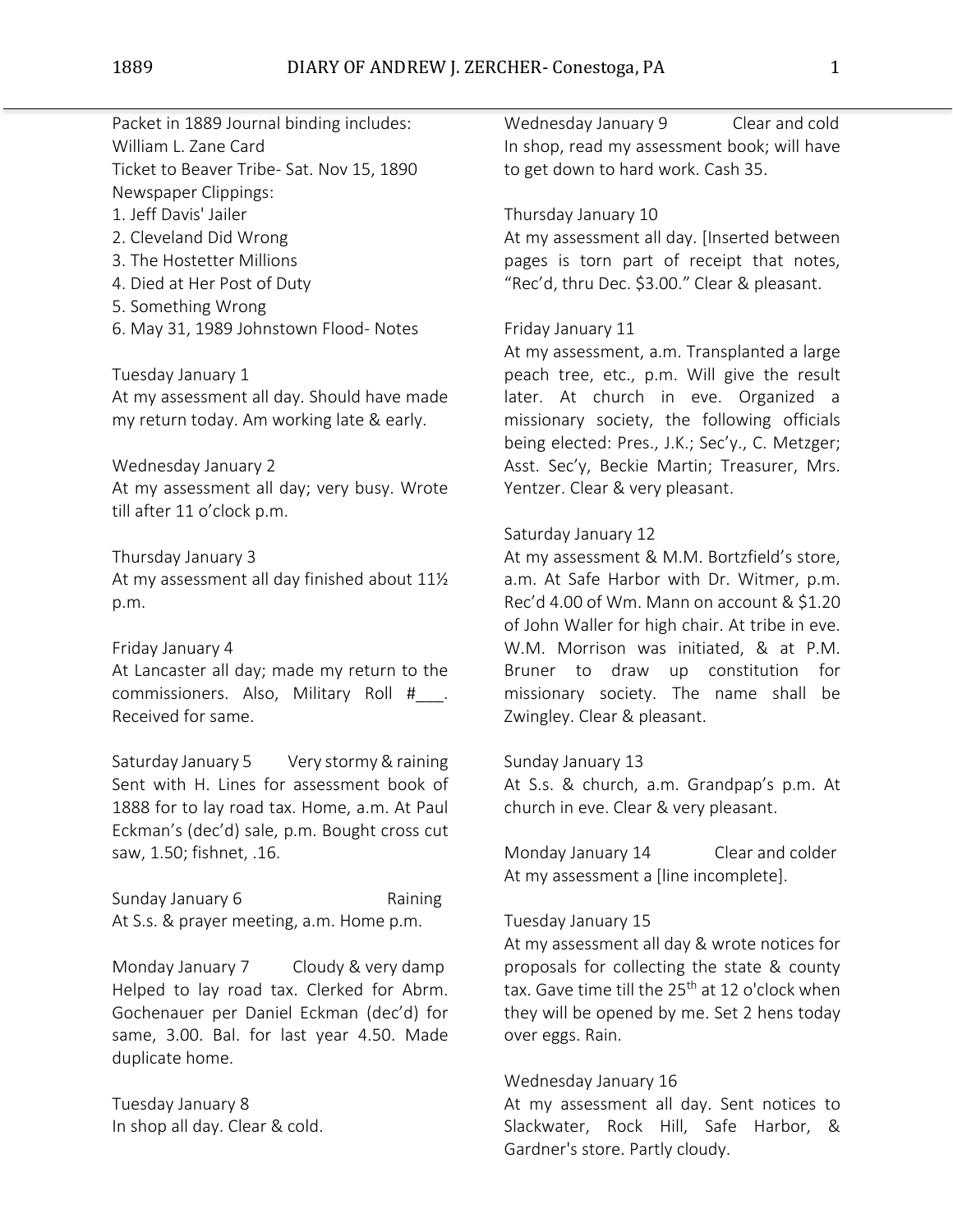Thursday January 17 At my assessment all day. Clear & warm.

## Friday January 18

At my assessment all day. Cash 1.50 of John Glick for work. Clear & very warm.

## Saturday January 19

Cleaned stables, a.m. At assessment in p.m. At tribe in eve. Bro. Lawrence of New Jersey paid us a friendly visit, subscribed for a certificate of membership, 1.50. Clear.

Sunday January 20 Cloudy all day At Harry Eberley's. Very cold. Began snowing at 10½ a.m. Mother & John were there.

## Monday January 21

At Grandfather's for a.m. The first sleigh past this winter. Distributed tax notices through place & stopped at E.H. Zercher's, p.m. Children have a bad cold. Got too cold yesterday. Put in my proposal for collecting tax. 2.24 per hund. Clear & cold.

Tuesday January 22 Clear & cold Mailed 14 tax notices to N.R. & in shop, a.m. Took notices to A.R. Caldwell School (Fairview) in p.m. Was pleased with school.

Wednesday January 23 Clear & pleasant Took tax notices to Stehman's & Locust Grove Schools & read a proposal from John Clark for collecting state & county tax for 1889. Also, one of Geo. W. Warfel. a.m. Hung storm doors for IORM tenants in p.m. Mrs. Benj. Eckman gave birth to a child this morning & is said to be colored.

# Thursday January 24

Cloudy all day, eve. rain. Took tax notices to Shenk's School (Mr. Davis), gave him notices for River Hill. Sent them to Green Hill, & East Center, a.m. West Center, W.F. Bruner, & home, p.m. Rec'd a proposal of A.G. Warfel for collecting state & county tax, & Red Men

went to Downingtown this eve. M.M.B, A.L.H., J.B.U., A.F., D.B.W., B.F.J., I.G.W., J.M.S.

## Friday January 25

Home all day. Jacob Bitts (Jr.) made a confession through me to J.R. Yentzer, in the presence of P.C. Hiller & myself, in regard to the tops torn from his fence implicating himself, Emlin Warfel, & Abner Gochenauer (Jr.), a.m. Opened tax proposals (12M) as follows: A.G. Warfel 2.25, Myself 2.24, Geo. W. Warfel 1.25, & John Clark 1.09. Rec'd 1.00 of E.M. Caldwell for proposition to join Red Men. Clear & pleasant.

#### Saturday January 26

Home a.m. Rev. J. F. Mackley here. This is the first time, will stay till Monday morning. At Safe Harbor distributing tax notices. Also rec'd \$3 of Wm. Mann on acct. & \$1 for E.H. Zercher forsame. 1.13 of John C. Gochenauer for bill of A.M. Zercher (dec'd). At church in eve. (Preparatory) Paid Mr. Mackley 1.50 for ½ catechisms. Gave E.M. Caldwell's proposition fee to J.G. Warfel to hand in, as I could not be there. Cloudy all day, rain in p.m.

## Sunday January 27

At S.s. Communion, a.m. Home, p.m. Church in eve. The children are better. Rev. J.F. Mackley preached. Raining & very damp.

## Monday January 28

Home in a.m. Rev. J.F. Mackley left for Maytown this morning. J.K. Yentzer took him to Safe Harbor to meet the 7:49 train. Was here since Saturday noon. With Dr. Witmer to Lancaster, p.m. Charley is a great deal worse, had Dr. Witmer here to see him. Blanche is better. A little snow. Went to See A.J. Winter working near Eastern Market. Wants me to come & work at 1.50 per day.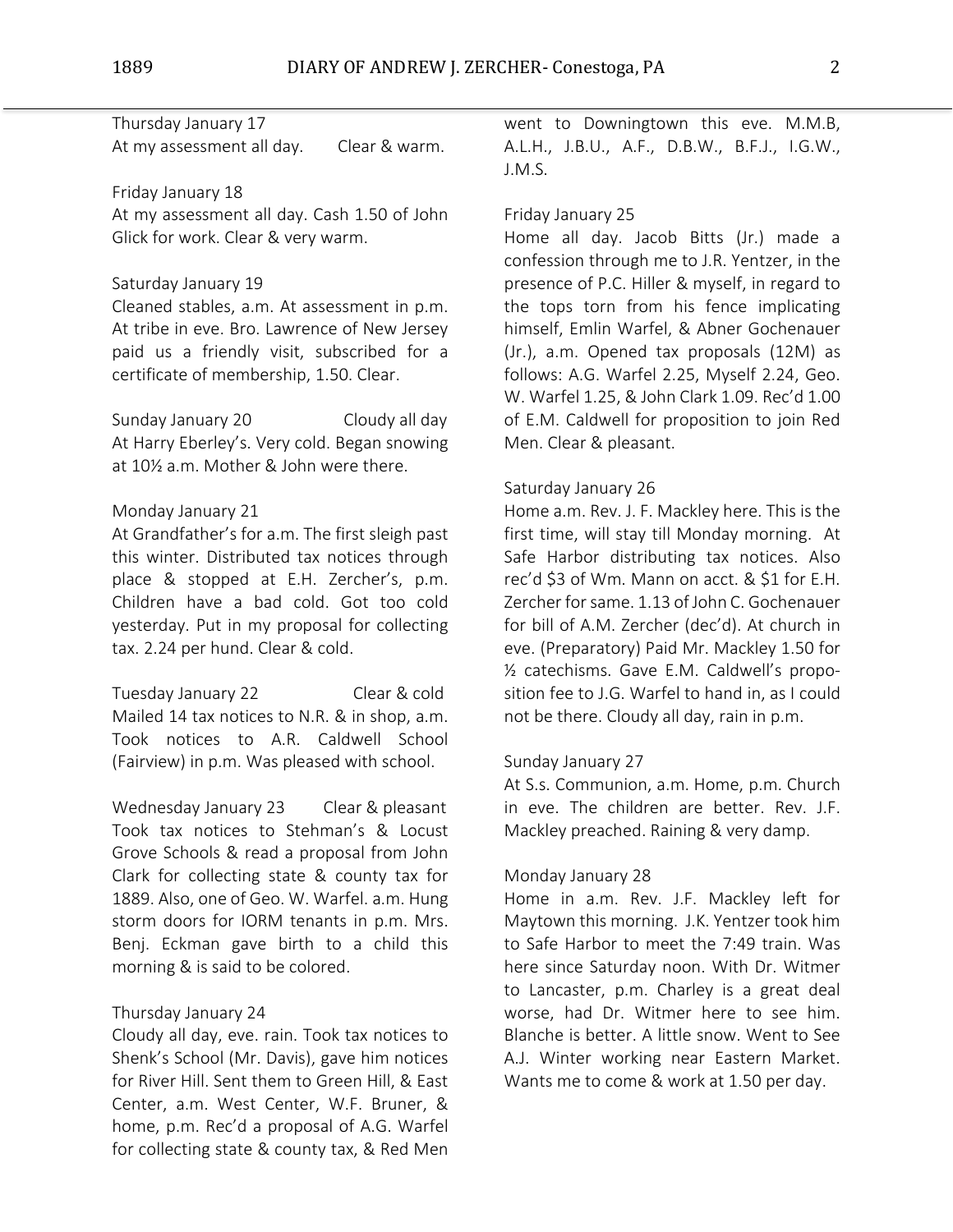Tuesday January 29 Cold & partly cloudy At Grandpap's in a.m. Exchanged 2 doz. eggs with Aunt Lizzie Miller & set 2 hens at noon. In shop Al Flick here, p.m. At League in eve. Dr. Witmer sang a song. Proposed A.L. Henry & I.G. Warfel for members in League. Amos Martin told me that Mrs. Eckman told his wife & Mrs. Fred Huffer that the child belongs to Lewis Kirk. (Children are getting better.)

# Wednesday January 30

Home all day. Grandpap here this p.m. Also, Lewis Kirk, who told me a lot of things concerning the widow of Benj. Eckman who gave birth to an illegal child. Said he had con. with her last spring previous to the abortion, but not since. But named several persons whom he had seen there: J.P., W.H.B., D.C. Cold & partly cloudy.

### Thursday January 31

Home. Sent bill to Poor directors for Cath Richardson & Robert Brady's coffin, a.m. At Grandpap's helping to make bologna. There was a fox chase at Marticville. He was left go back of hotel, and after quite a chase, he swam the Pequea near the Burnt Mill & took a hole in Henry Good's Firestone Quarry, between 2 larger rocks, p.m. Cool and partly cloudy. Snow in eve.

# Friday February 1

In shop all day. At J. Bitts feed store, bought ½ bush. shif & ½ bush. bran, .37. At P.M.B. store & practicing for missionary meeting, p.m. At church in eve. Bought rooster of J. Elmer Steel, 54¢. Cold and partly cloudy

#### Saturday February 2

At house all day in shop & cleaning stables. At the Order in the eve. E.M. Caldwell was elected, but not adopted. P.C. Hiller, a suspended member, was reinstated. The following were proposed for membership: Harry Good, Henry Hess, Henry Beach, John H. Markley. Partly cloudy.

### Sunday February 3

At Sunday school a.m., home in p.m. Very light snow. Partly cloudy.

# Monday February 4

At shop a.m. At shop & Jacob B. Harnish to see about hay and straw, p.m. At P.M.B. store, hall, & J.F.C. store in eve. Rec'd. 1 ton coal of Mr. Mellinger, 5.50, delivered. 75¢ for delivering. Got 1 bush. feed of Jacob Bitts; bran & shif. From 18-24 below zero in New York. I guess we'll get it. Mild, partly cloudy.

# Tuesday February 5

Home in shop all day. Set two hens in each 15 eggs of Uncle Abram Hess & 11 of our own; At P.M.B. store in eve. for coal oil (1 gal.) & getting ready for appeal day tomorrow. Lydia Ann Eckman gave birth to twin boys last night, not married; say that Christ Urban is father. Cloudy all day, rain followed by snow in eve. (Colder).

### Wednesday February 6

15 above. At Lancaster all day. Day of appeal (finished up my assessment, 2 appeals: B.F. Hookey & C.B. Grubb & Son). Rec'd. \$145.50 for this year's assessment. This was more than I expected; Geo. W. Warfel told me he would not take the tax at his bid & that I might have it at my own 2.24. Rec'd \$6.50 of Poor Directors on R.B. & C.R. coffins. Clear and cold.

#### Thursday February 7

Home & P.M.B. store, a.m. Fred Shoff sale. Saw Geo. W. Warfel. He told me he would withdraw his bid for collecting state property tax for 1889. I wrote it out & he signed it & told me to mail it to the commissioners. Went with Dr. Witmer; got 550 lb. of hay of J. B. Harnish @14. per ton (\$3.85). Paid tax to J.B. School tax, 2.25. County 1.31. Cold all day. 12 above.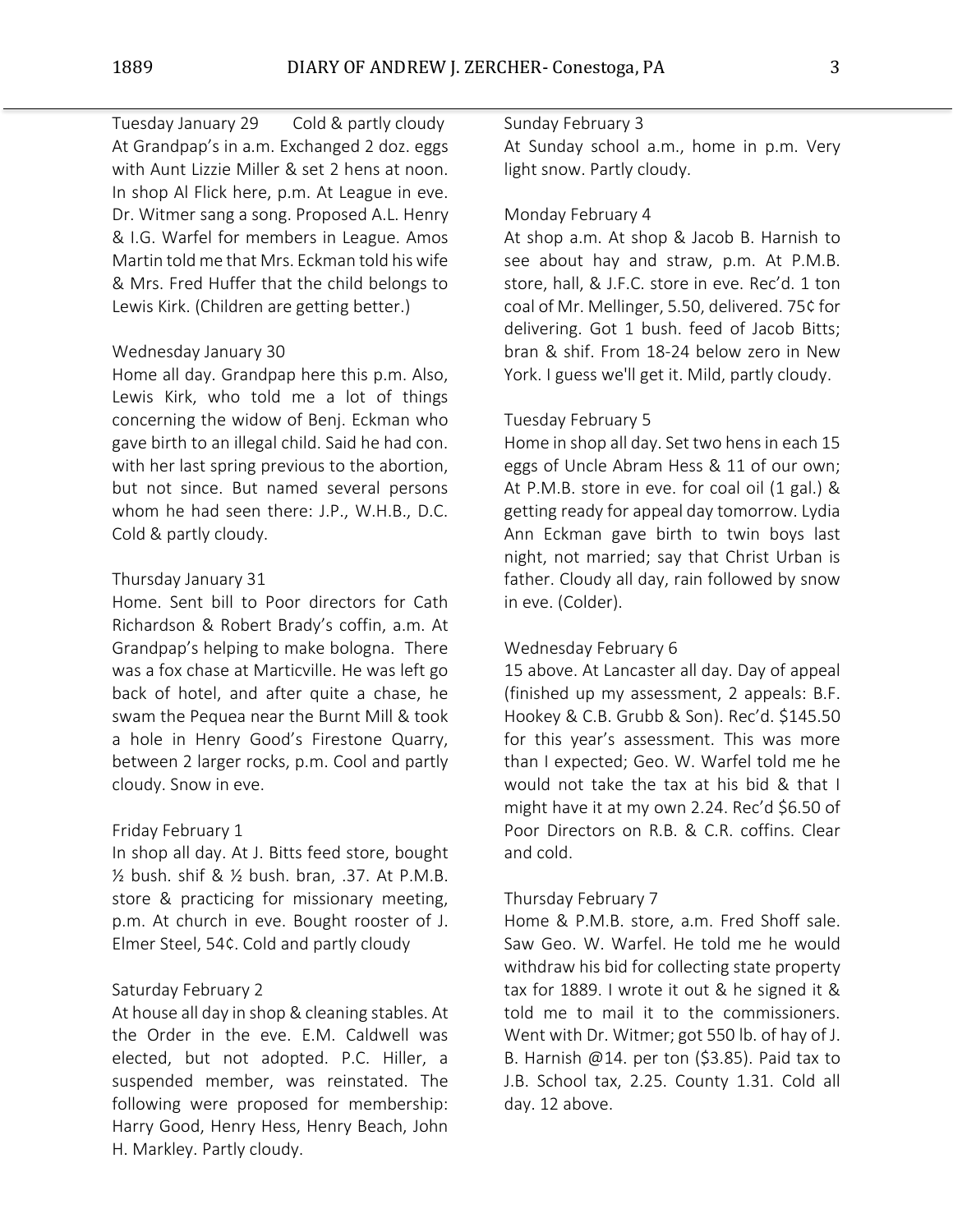# Friday February 8

Home & P.M.B. store, a.m. In shop p.m. & got 5 bales rye straw of Dr. J.M. Witmer @ 20=1.00. M.M. Bortzfield smokehouse burnt with his, A.F. Martin, & Al Flick's meat in. Building insured but no contents. It contained meat of 5 hogs besides dry feed & bologna. Grandmother 80 years old today. Moderating, partly cloudy. Sent check to W.G.M. for coal 5.30.

## Saturday February 9

Home all day. Cleaned stables, got 425 lbs. of straw @ 60¢ per hundred of J.B. Harnish, \$2.55. Settled with W.G. Henry & paid him balance due 50¢, no date. Family up home, p.m. Sent 3 frames to Wm. Mann with Dr. J.M.W. \$2.25. At tribe in eve. E.M.C, H.G.G., H.B., & J.H.M. adopted. Paid J.M. Witmer for 5 bundles straw \$1.00. Partly cloudy & stormy.

# Sunday February 10

At Sunday school, & preaching a.m. At lectures p.m. Church in eve. Text: Parable of the Sower. Partly cloudy all day. Very pleasant in in eve.

# Monday February 11

In shop all day. Henry Hall & M.H. Benedict here. Rec'd. bill of Pugh Bros. for mill bill to date, 6.50. Gave Esther Wade 2.50 for to bury Will Eckman's brother. Wife gave 15 of this. Cloudy and snow.

### Tuesday February 12

In shop all day. Mary Eckman (widow) made complaint before Squire Hiller naming Lewis Kirk for fornication & bastardy, naming him as the father of her illegal child (colored). Lillie Mylin was buried today. At League in eve. Partly cloudy all day.

### Wednesday February 13

In shop all day. Lewis Kirk was arrested by E.M. Caldwell for fornication & bastardy, on a warrant issued by P.C. Hiller. He gave bail (Dave Williams) for his appearance to court. (3.00). Cold partly cloudy.

# Thursday February 14

At John Clark's in morning. In shop balance of day. Martha & Charles at Grandpap's all day. He fetched them home in eve. Got bushel feed of W.F. Bruner (36¢). Home in eve. S.B. Good & wife & Ida here. John Sweigart got 5 lb. paint. Filed crosscut saw for Sam'l. Myers, 30¢. Clear and cold.

# Friday February 15

Am 32 years old today, weight 162 lbs. At P.M.B. store, Ed Pehlman, E.H.D., & H.B. Shenk, & filed crosscut saw for Sam'l. Myers, a.m. 15¢, paid both. John Sweigart got varnish, turps, graining & 2 lb. of paint. Used of that yesterday, paid all 55¢. Frank Henry mended pair shoes for wife, 45. Bal. 75=1.15. Paid him same in full to date. Got 2 bushels feed of W.F.B., 70¢. He had wagon to go to Lancaster, charged .35. Abe Shenk died. Clear and cold.

### Saturday February 16

At shop all day. At hall in eve. W.H. Bailey adopted. J.H.M., H.G.G., C.M.C. rec'd the Hunter's Degree & W.W.M, E.B.D. rec'd Warriors. Raining all day.

## Sunday February 17

At Sunday school & prayer meeting, a.m. Went to W.F. Bruner for dinner & spent the afternoon. Heard of the death of Benj. Boatman last night. W.F.B. told that John Brenner, one of the candidates for assessor, is insane. C.F. Bruner married to Ella Hoffman. Partly cloudy. Very muddy.

## Monday February 18

At Lancaster to see about S. & C. tax, church chairs, & at Winter's. Paid glass 1.50, at G.M.S.; sash at Burger, 2.60. Stage for delivering .25. Total 4.35. At IORM. \$5.00 out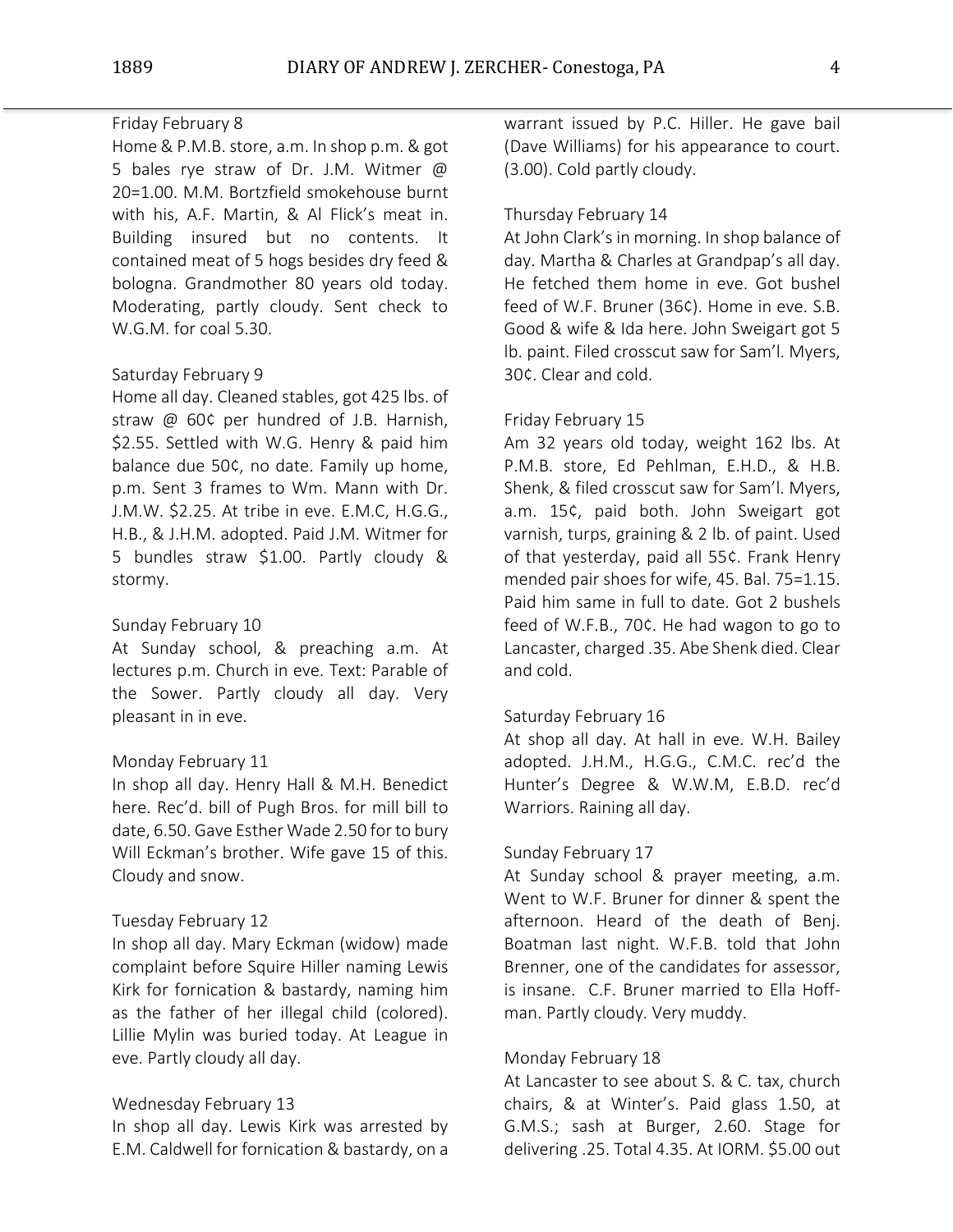of bank for above. Abram Shenk buried, 10 a.m. Rain all day, clear in eve. Roads very muddy.

# Tuesday February 19

Clear and cold. At election all day. Voting slow in a.m. P.m., large vote and exciting. The following were elected: Judge, B.F. Hookey 199; Jos. Waller 104; Al Warfel 99. Inspector Assessor, John Brenner 212 for 3 years. Law just passed. Supervisor, M. Benedict & J. Ressel; School Dir.- H.H. Kurtz & G.J. Fehl. Annex (finish term of A.B. Miller), Amos Warfel; Constable, E. Duke; J.P., P. C. Hiller; Auditor, F. Warfel; Town Clerk, Jones; Tax, V.H. Neisley. Ben. Boatman buried.

## Wednesday February 20

At shop all day. Amos Benedict paid me 1.50 for attending the election yesterday as assessor. This ends my assessorship; had it 3 years in succession. This is triannual year. John Clark withdrew his bid for collecting state & co. tax. First 18 chicks to hens from 26 eggs. J.M. Bruner married today at Philadelphia. Clear and pleasant.

### Thursday February 21

In shop a.m. At Abram B. Miller's sale, p.m. At P.M.B. store & Al Flick's in eve. Took 3 fair stockings & ½ doz. lemons, about 40¢ (Surprise party). Stock sold well. One cow \$50.00, other things medium (Sam Hess, Auctioneer). Clear a.m. Clouds p.m. Cold in eve.

### Friday February 22

At Grandpap's a.m. & for dinner & fixing his clock. In shop & M.M.B. store, p.m. At P.M.B. store & J.R.Y. & J.F.C in eve. Cut A.K. Caldwell's hair. Grandparents gave their consent to my quitting business if I wish. J.P. Weise & Isaac Shenk had sale today. Got an old penny of Grandmother of 1800. Clear and cold.

### Saturday February 23

Clear and much colder. In shop all day. Bro. Emanuel brought flour sack of walnuts out for children. At IORM in eve. Christ Sternaman was adopted & Phil Fralich wishes to be reinstated. B.F. Warfel had his eyebrow cut with a beer bottle & Henry Monteith 3 teeth loosened, while in a row at Safe Harbor by Andy Fogarty. Officer Caldwell took him to jail.

Sunday February 24 2 Above zero, clear At Sunday school & preaching by Rev. R. Mackley. Text: Psalms, a.m. Aldus Martin with us for dinner and spent part of afternoon. At church in eve. This was the coldest day we have had this winter.

## Monday February 25

Home all day. Henry Martin here for Book of Collections of church, paid him \$1.55, balance due. Got 1 bush. shif & 1 bush. bran of W.F. Bruner. A light snow fell this morning. Partly cloudy all day.

## Tuesday February 26

Home all day. P.C. Hiller fetched his case of drawers from shop. Atshop a.m. Shelled corn & cleaned poultry house p.m. At P.M.B. store & League in eve. Cash 1.55. Partly cloudy all day.

### Wednesday February 27

Home & P.M.B. store, a.m. Home shelling corn etc.; Jos. Kreider got 10 lb. of pine board 2½ per foot, .25; Cut Ed Witmer's hair, 10¢. M.H. Groff took the team that Fred Rice had bought. Rice left last night and not seen since. (They say on that account) Cash 10. Cloudy, snowing partly all day.

## Thursday February 28

Home all day. Put 11 chicks to hen. Made compost heap this a.m. Filed 2 saws for M.H. Groff, 30¢, & worked about barn, p.m.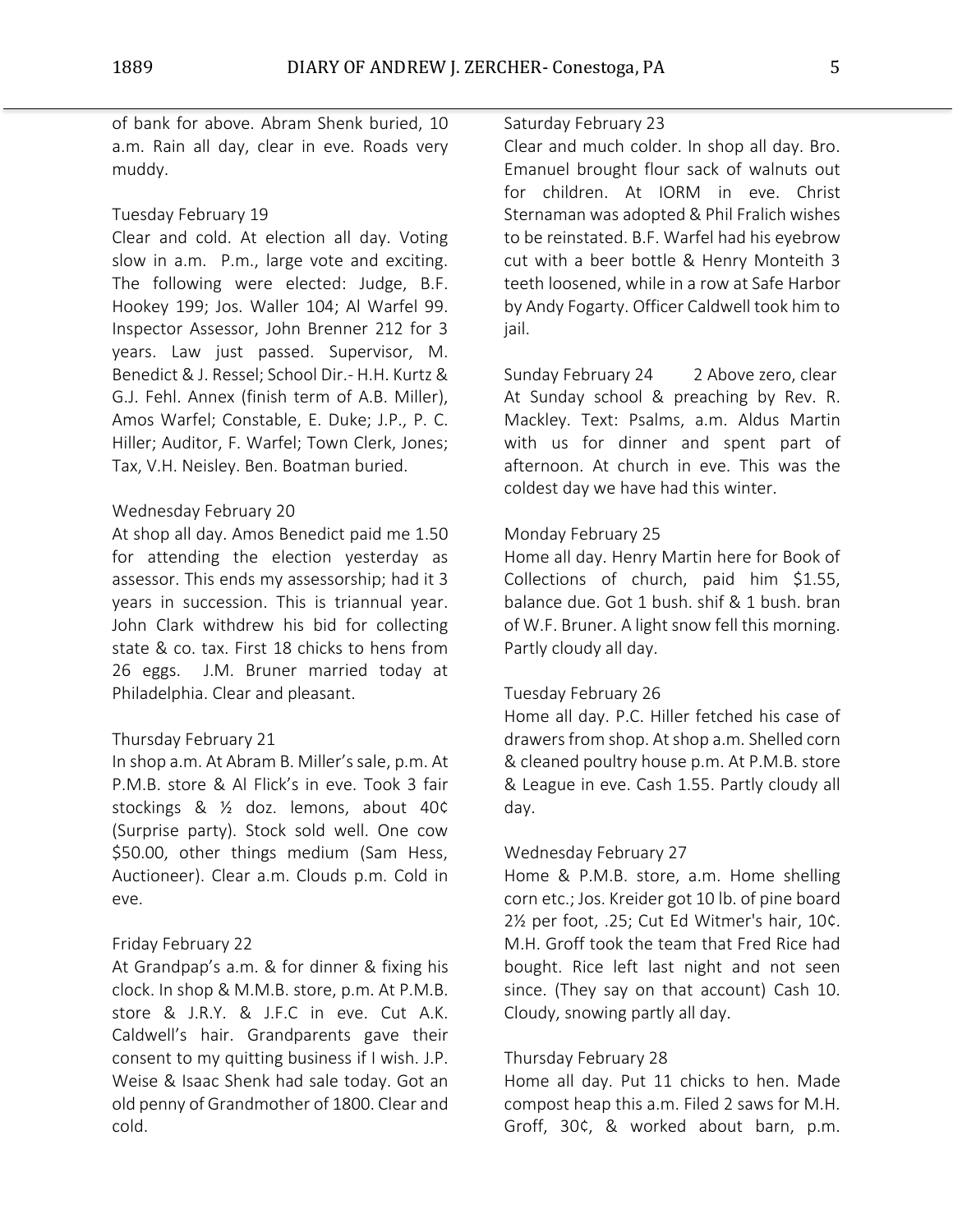Bought pork from P.M. Bruner where we had it smoked in eve. Cloudy all day, moderating.

### Friday March 1

At M.M.B. store and P.C. Hiller, touching up case of drawers. Stopped at James B. Good's and paid \$1.50, a.m. At house cutting wood, etc. at W.F.B. for corn chop. Home in eve. Dr. Witmer here. Cloudy all day, getting muddy.

# Saturday March 2

At Lancaster to see Brosins & S. Martin and got a lot of chair stuff for repairing, a.m. Home cleaning stables. Filed saw for M.H. Groff (.15) etc., p.m. At P.M.B. store & IORM in eve. W.H. Baily 14, E.M.C., H.G.G., J.H.M, J.E.S., & B.F.W., K.D.D. Jacob W. Hess paid for chest 1.00; Casper Hiller got 1 pt. oil, 20. Cash 1.00 Cloudy all day, raining p.m.

### Sunday March 3

Home, raining all day, very muddy, p.m. Harry Bruner here, p.m., & took supper. Wm. C. Smith & family here this eve. Owen F. Bruner started for Washington, D.C. today to the inauguration of Gen. Benj. Harrison & Levi P. Morton, P. & V.P., to take place tomorrow. Cloudy with rain all day.

### Monday March 4

In shop all day repairing chairs. Pequea & Conestoga Creeks very high, rained partly all last night & today. At P.M.B. store & Dr. Witmer in eve. Loaned P.M. Bruner \$70. till April 1, 1889. Cloudy & raining all day.

### Tuesday March 5

In shop a.m. At shop, E.H.Z here. Went with his horse & brought 1 bush. red shif, 35¢ from W.F.B. At house in eve. Got 1 peck apples of A. McAllister's, .15 (paid). The roads are very muddy. Cloudy, rain a.m. Colder, p.m.

## Wednesday March 6

At shop, a.m. Cutting wood etc., p.m. At P.M.B. store, home in eve. John Lenhart sale. Roads drying fast. Clear & stormy, the first sunshine for this month.

# Thursday March 7

At Grandpap's a.m. At shop & cutting wood, & P.M.B. store p.m. At home in eve. Paid John McAllister \$6.00 for 2<sup>nd</sup> hand suit of clothes. Partly cloudy & stormy.

#### Friday March 8

Home in shop, a.m. Trimmed peach trees, etc. At 7:10 o'clock p.m. there was a rumbling noise as though there was a train of cars passing & the house shook that the stove, dishes, windows, & doors rattled. It lasted from 15 to 30 seconds. At lectures in eve. Partly cloudy all day. Cold and blustery, snowstorms.

# Saturday March 9

In shop repairing chairs for M.H. Groff, 30¢. Put pump trough to IORM. Pump, etc. At A. Brady's E.H. Zercher's & changed pulpit at Reformed Church, cleaned stables, etc., p.m. At missionary meeting in eve. Owen Bruner's wife & Mary here. Partly cloudy & stormy all day, colder.

#### Sunday March 10

At S.s. & preaching, a.m. Home and Wm. C. Smith, p.m. At church in eve. Rev. Mr. Perkenfine preached a sermon on the amendment at the M.E. Church. Cloudy & cold, little snow.

#### Monday March 11

Home, gave P.M.B. check for \$30 for W.F. B. At W.F. Bruner's for 1 bush. bran, W4, and got due bill for \$48.00 that I loaned him, a.m. Henry got his box I made for him, a.m. Cleaned chicken coop & greased the hens & chicks, etc. At Miss Kate Urban's school. Was pretty well pleased. At J.M. Witmer in eve.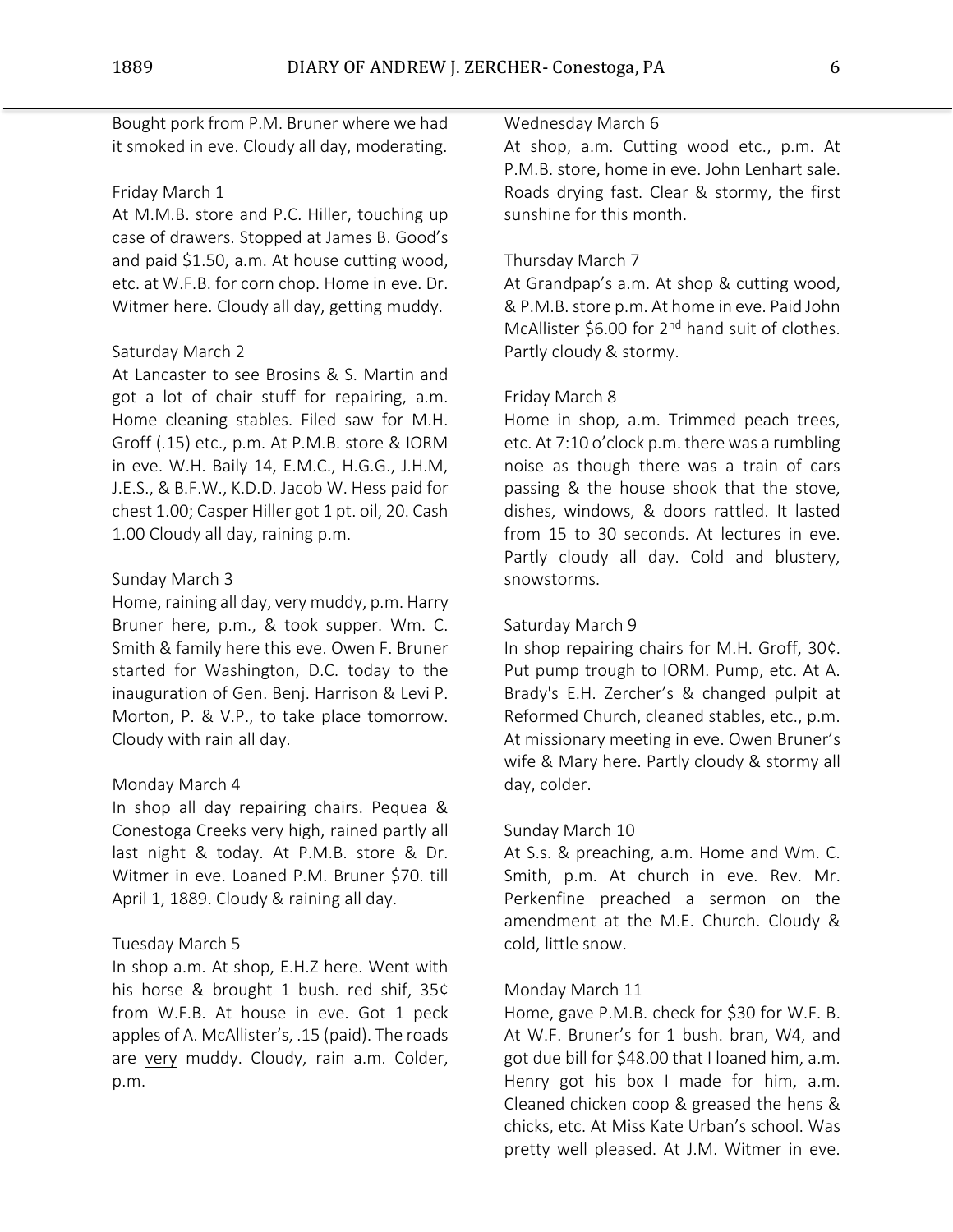Abram Miller died last night. Partly cloudy & stormy all day.

# Tuesday March 12

Home all day in shop. Grandpap here a.m. One year ago today we had that heavy snowfall. Set two hens. At League in eve. Cash 55¢. Clear & very warm all day.

## Wednesday March 13

In shop & painting henhouse. One year ago today the roads were blockaded with snow, one solid mass; today it is just like spring. At J.R. Yentzer's singing. Abrm. Miller & John Lenhart buried. Clear & very warm.

## Thursday March 14

At shop, a.m. At Tobias Stehman's (H.M. Stehman's) sale, very large sale. Grandpap here. Sue Carrigan & girls here in eve. Took cow to Jac. Henry's to be served. Wife made ice cream. The jury in Cal Dellinger case returned verdict of murder in 2<sup>nd</sup> degree. Lew Kirk here this morning, wants me to farm land, etc. on acct. of his trouble with Mrs. Eck. Cash .50. Clear & very pleasant.

### Friday March 15

In shop, etc. Benj. F. Kauffman very sick with typhoid pneumonia. Sent with C.F.B. for 3/8 screws. Cloudy and colder all day.

### Saturday March 16

At shop & cleaned stables, a.m. At Anna J. Boatman's sale. Settled bill of furniture for 4.90¢ in full. Out to B.F.W. Kauffman. He is very low, does not notice anyone, p.m. W.F. Bruner here, p.m. At IORM in eve. & at Dr. Witmer; got med. for pain in stomach. Sold bureau to Harry Wagner 7.50. Cash 15.35. Cloudy, with very light rain.

# Sunday March 17

At Sunday school & prayer meeting, a.m. Home, p.m. Mrs. Bruner & Harry here. At IORM in eve. making preparations to attend

Bro. B.F.W. Kauffman's funeral on Tuesday at 10 a.m. Died last night about 10 o'clock. Clear & very pleasant.

# Monday March 18

At Lancaster, saw Deputy Guest Sachem McConley about regalia, etc., to attend funeral of B.F.W.K. Saw Mr. Landis in regard to property, a.m. At shop. Lillie Morrison (formerly Herr) died this morning. At M.M.B. store in eve. Bought crape for funeral badges for tribe, 1.88. Clear & very pleasant.

# Tuesday March 19

Cloudy with some rain. In shop in morning. At funeral of B.F.W. Kauffman, aged 22 years 2 mo. & days. There were 37 of the Red Men in attendance. I filled the office of Sachem; Chas. Trissler, Prophet; B.F. Hookey, Officiating Marshal. I appointed B.F.H., J.R.B., P.C.H., J.H., & A.F. as committee to draft resolutions on the death. Rev. Warmkessel officiated, a.m. In shop, etc., p.m. Home in eve. H. Wagner bought bureau. Elmer Steele brought 2 beds to have painted. I donated 50¢ to the family of Bro. Kauffman. Cash 7.50.

# Wednesday March 20

At shop. Lewis Kirk here, wants to rent me his property, a.m. At E.H. Zercher's & Lewis Kirk's shop. He will rent for \$75 four acres of land. Mrs. Lillie Morrison buried at O.M. Church, New Danville, p.m. E.H.Z. & Harry Shank here. At J.F.C. in eve. Cloudy all day, snow in eve.

### Thursday March 21

At shop, wrote letter to W.W. Geist. At A. Gochenaur's sale, bought lot nails, slate, & stair rods for 27¢. M.H. Groff got dough tray, 2.00. At P.M.B. store, paid M.M.B. for umbrella, 1.00. Home in eve. Rain all day. Heaviest snow of the season fell last night but melting fast.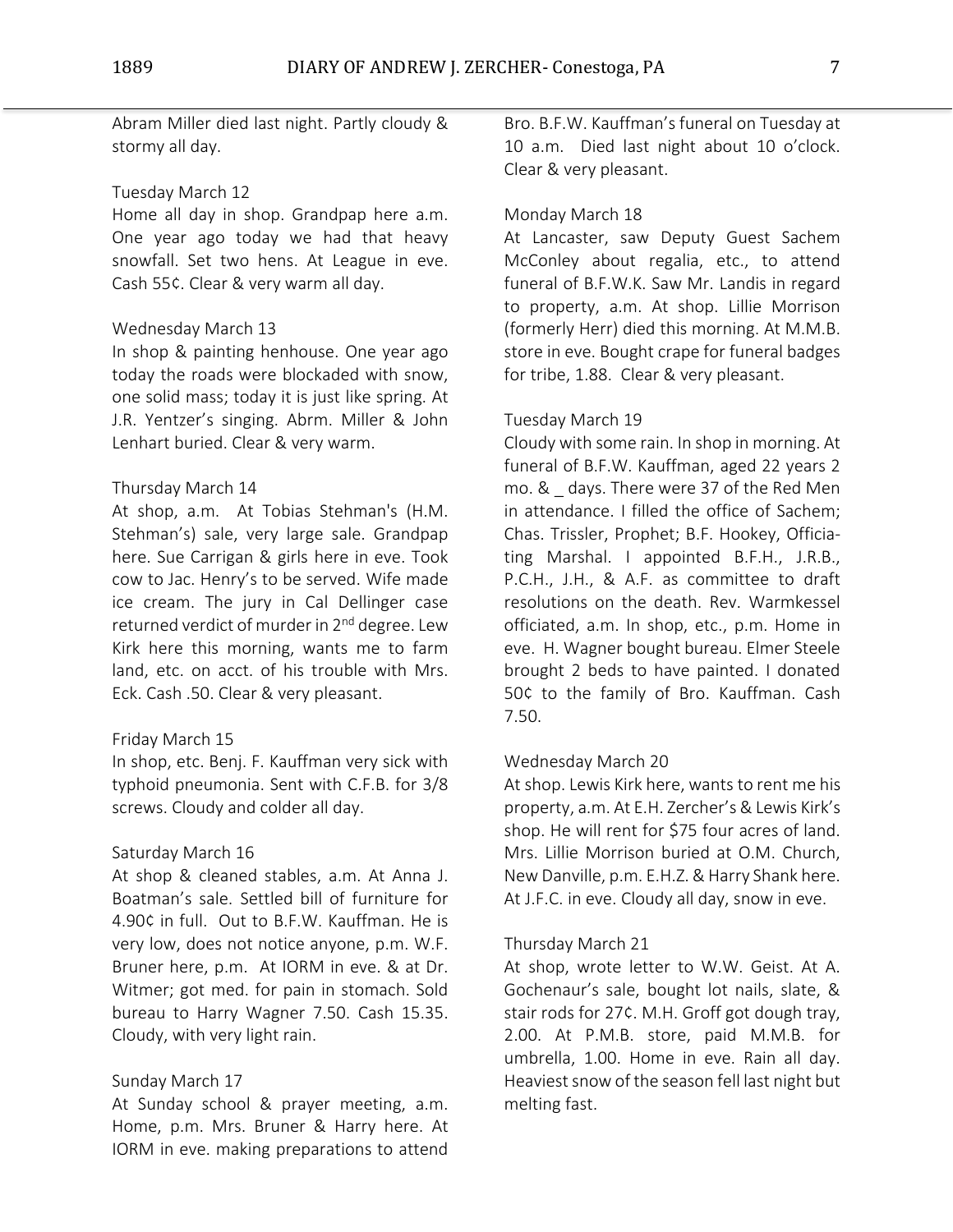## Friday March 22

At shop, a.m. At Grandpap's trimming grapevine, p.m. At P.M.B. store. Seeing B. Urban in regard to selling hearse & ice boxes in eve. Benj. Benedict here. Cash .65. Partly cloudy, a.m. Clear, p.m.

### Saturday March 23

At shop, a.m. Cleaned stables & worked on lot, p.m. Had a severe attack of cholic last night. Paid Theodore Jones 75¢ for hauling. At P.M.B. store & IORM in eve. Grandpap here. Read one of G.C. Kennedy, one of Major A.C. Reinachly, printed by W.H. Witmer, the first printing done in this place (success). Cash .10. Clear and very pleasant.

### Sunday March 24

At Sunday school & church, a.m. Home, p.m. At church in eve. Paid Bro. Mackley \$20, balance on salary for this quarter, ending April 1. Clear and very pleasant.

### Monday March 25

At Lancaster at Winter's. Saw Brosins about settling estate after April 1. Asked me in regard to P.O. Bought spading fork shovel handle at P.M.B. store. At Dr. Witmer's, got more medicine for cholic, was worse again this eve. Jacob M. Henry had wagon to haul furniture from wife's home (rec'd tax bond). Cash 5. Partly cloudy, pleasant. Levi Hawthorn died very sudden.

#### Tuesday March 26

Helping P.C. Hiller to survey at John Buckwalter's. Had another severe attack of cholic, a.m. At shop & transplanted maple trees and plum (Morrison) & grafted one & on lot Abe Henry (Miller) here for wagon, p.m. At P.M.B. store in eve & home. Ground froze, cool all day (clear).

### Wednesday March 27

Hauled out and spread my manure in lot. Levi Hathorn buried, G.A. Tripple's sale today.

Calvin Dellinger rec'd sentence for wife's murder in second degree, 10 years in Eastern Penitentiary (by Judge Patterson). Lawyers: Dist. Atty., W.D. Weaver & Ed Martin; Defense J. Hay Brown & W.U. Hensel. Partly cloudy.

#### Thursday March 28

Home on lot etc., a.m. At Willow Street with John McAllister trimming grape vines etc., at his new home, p.m. At Wm. C. Smith awhile in eve. Snowstorm a.m. Cold and cloudy all day.

#### Friday March 29

In shop fixing David S. Hess wash machine, a.m. At John McAllister's new house trimming berries, p.m. At Dr. Witmer for more medicine in eve. & home. Partly cloudy all day.

## Saturday March 30

At Grandpap's in a.m. Home on lot & cleaning stables. David S. Hess brought wash machine \$1.00, p.m. At IORM in eve. The following officers were elected: Prophet, I.G. Warfel; S, D.B. Warfel; S.S., Al S. Henry; J.S., Harry M. Heibeck; C. of R., B.F. Hookey; Asst. C. of R., A.J. Zercher; Janitor, Al Flick; Representative, David Trissler. Light snow last night, partly cloudy.

#### Sunday March 31

At Sunday school & prayer meeting, a.m. At Brother Emanuel's, p.m. At home in eve. Light snow last night, cloudy.

#### Monday April 1

At Lancaster all day. Done very poor collection. At P.M.B. store & Jacob Caldwell's in eve. Raining partly all day, heavy in p.m.

#### Tuesday April 2

At Bro. Emanuel, Henry Martin & home, a.m. At home, Grandpap here, p.m. Rec'd 10.00 of Adam Brady on Robert's coffin. Paid B.F.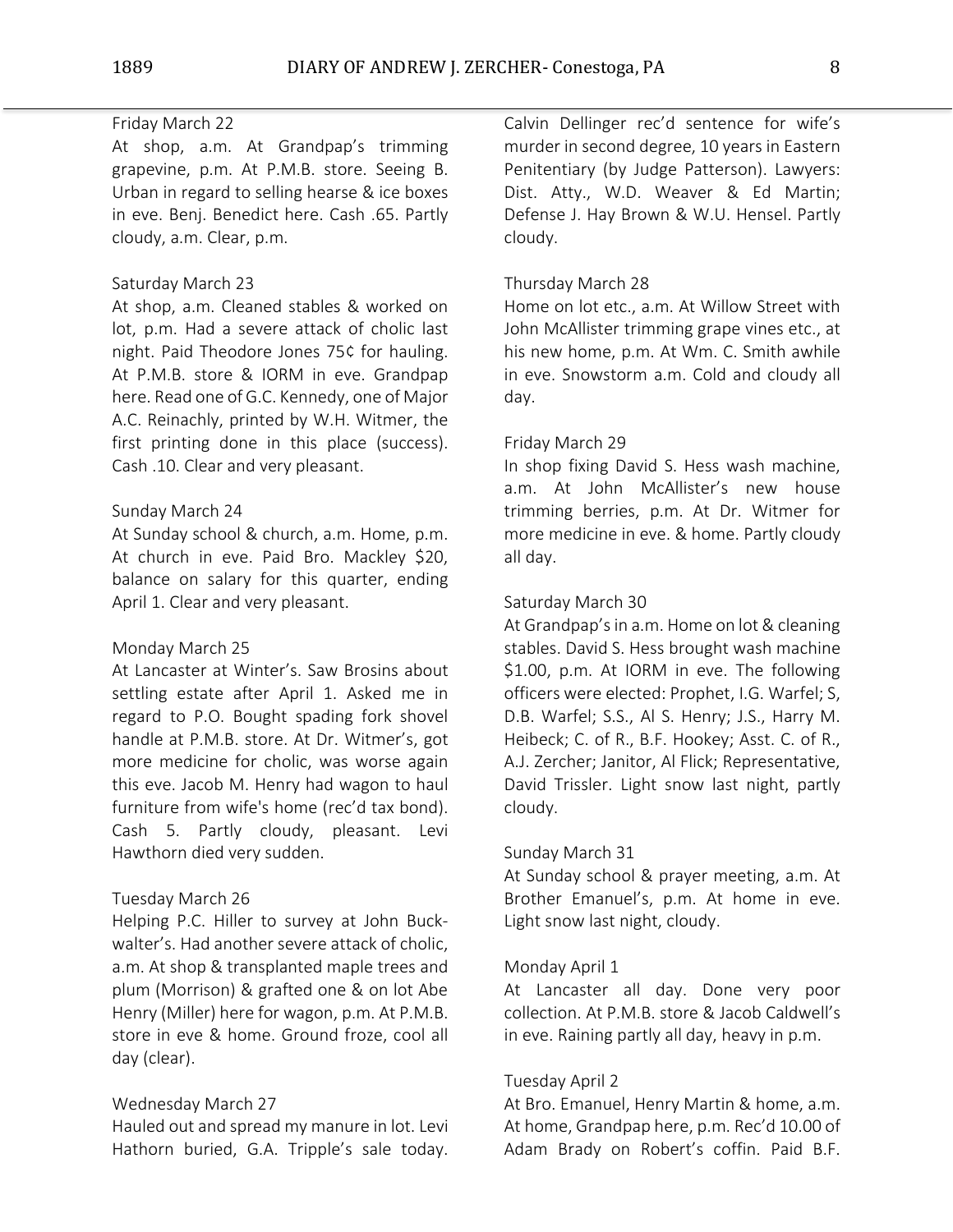Hookey meat bill to date 2.06 & M.H. Groff 5.00 on acct., & Phil Fralich 85¢ in full to date. Partly cloudy all day, some rain.

## Wednesday April 3

At W.F. Bruner, got 1 sack flour 70¢. At P.M.B. store & home on lot, a.m. In shop & lot. Settled with M.H. Groff, owe him 7.50 balance. At P.M.B. store & home, eve. Partly cloudy, some rain.

## Thursday April 4

At shop and helped to haul one load of household goods for Elisa Lines. Aldus Martin paid \$10.00 on his mother's coffin, a.m. At house on lot & P.M.B. store. Al Flick here set one hen 13 eggs, p.m. At P.M.B. store, J.F.C. in eve. Burger's Planing Mill burned last night. Loss \$130.00. Clear and cool. Cash 10¢.

## Friday April 5

At shop in morning; John H. Landis here. Paid rent 26.67 & gave 60-day note for \$25 on principal. At Joint Consistory meeting, a.m. Rev. Mackley & Charles Hipple here for dinner. At Consistory meeting, p.m. Mr. Mackley here for supper & stay till Monday. At home in eve. Partly cloudy.

### Saturday April 6

At Grandpap's a.m. In shop etc., p.m. At IORM in eve. The following offices were installed: P.I.: G.W.S., D.B.W.; S.S.: A.S.H.; J.S.: H.M.H; C. of R.: B.F.H.; Asst. C. of R.: A.J.Z; K. of W.: J.H. Struster. Cloudy all day. Rain, p.m.

# Sunday April 7

At Sunday school & preaching. Mrs. Annie Good & Mary Carrigan joined church by Baptism, Mrs. Mary Bruner by Confirmation, a.m. At John Carrigan's, had prayer meeting with Mother Kendig. At church in eve., had praise service. Clear and cool.

### Monday April 8

At home all day in shop & lot Mr. Mackley went home this morning E.M. Caldwell paid his bill, 2.00. Abrm. Gochenauer paid for laying road tax for 2 years 5.00 of balance. At home in eve. Cash 7.00. Clear & pleasant.

## Tuesday April 9

At shop and helping Owen F. Bruner to move in IORM hall. Ed Caldwell moved to Lancaster today, a.m. Hanging blinds for A. Benedict. Myself & family took dinner at Queen's Place. One of E.L. Bortzfield's twins died this eve. Cash 25. Clear and pleasant.

## Wednesday April 10

At shop making coffin for E.L.B. child, a.m. Went to Lancaster with Dr. Witmer, to see about state and co. tax. Andrew Zercher & Amos Warfel are my bondsmen. Must send it in tomorrow. Made roughbox & fired & trimmed coffin this eve. Clear and pleasant.

### Thursday April 11

Attended the funeral of Ezra L. Bortz-field's child, Rea, aged 28 days. Mr. Wilson, Pastor of M.E. Church, preached. Buried at Mt. Zion, a.m. At Grandpap's digging garden for them, p.m. Put up blinds for C.F. Bruner in eve. Sent my bond for S. & Co. tax to Andrew Zercher & Amos Warfel. Partly cloudy, rain in eve. Bondsmen \$36.00. Cash .85.

### Friday April 12

At C.B. Miller's for team to plough lot but could not have it before tomorrow. Got some early potatoes of Aunt Lizzy for planting and digging garden for self, a.m. At garden & shop, p.m. At home in eve. Set 1 hen, 15 our own. Partly cloudy and showering all day.

### Saturday April 13

At shop & putting up window blinds & hanging light for Owen, a.m. In shop, p.m. Grandpap here. At IORM in eve. Heard this eve that Peter Bruner is to be sold out by the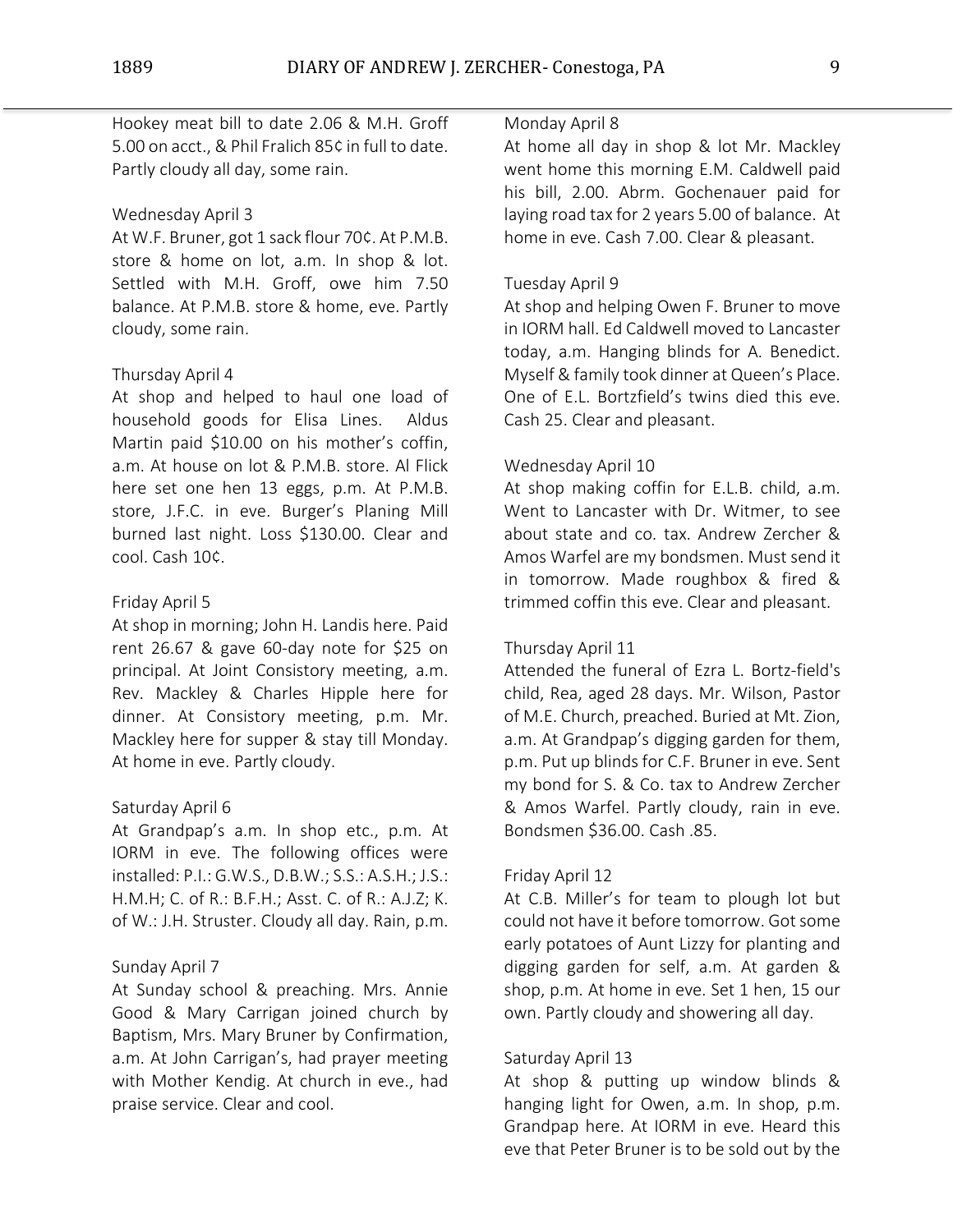| sheriff on Monday. Rain, a.m. Partly clear,<br>p.m.                                                                                                                                                                                                                                   | Sunday April 21<br>75<br>At Sunday school & preaching, a.m. At M.E.<br>Sunday school, p.m. At R.C. in eve. (Easter                                                                                                                                                                                          |
|---------------------------------------------------------------------------------------------------------------------------------------------------------------------------------------------------------------------------------------------------------------------------------------|-------------------------------------------------------------------------------------------------------------------------------------------------------------------------------------------------------------------------------------------------------------------------------------------------------------|
| Sunday April 14<br>At Sunday school. Mr. Yentzer not well; took<br>his place as supt., & prayer meeting, a.m.<br>Stopped at P.M.B. for dinner. At home p.m.                                                                                                                           | Services). Martin A. Kendig died this eve.<br>Isaiah Kendig died today. Clear & very<br>pleasant.                                                                                                                                                                                                           |
| At Mt. Zion Church in eve. Clear and pleasant.<br>Monday April 15<br>At C.B. Miller's in morning. Got team to<br>plough lot & planted a few potatoes in eve.<br>Cash 70¢. Partly cloudy all day.<br>Tuesday April 16                                                                  | Monday April 22<br>64<br>At Jacob Bitts, Ed Diffenbaugh, & Ed<br>Pehlman's, settling bills of A.M. Zercher,<br>dec'd. Sent check to J. Diller & Law for same<br>and A.K. Herr, a.m. At shop & Martin Kendig,<br>dec'd, p.m. At P.M.B. store. Put up lot of tax<br>notices. Clear, very great change (cold). |
| At Lancaster, a.m. Planted potatoes, & honey<br>sweet corn. Brought sow from C.B. Miller's,<br>p.m. In eve. at church. Bought bedstead for<br>J.F. Caldwell, 8.50. Cloudy. Some rain.<br>Wednesday April 17<br>At shop, a.m. In shop & lot. Planted 30                                | Tuesday April 23<br>62<br>At Colemanville Forge to put up tax notices<br>with Fred Shoff. Jerry Hogg was sold out by<br>sheriff. Went with P.M. Bruner, a.m. In shop<br>graining chairs & settee for M.H. Groff. At<br>home in eve. working at tax duplicate. Clear<br>& cool.                              |
| cabbage stalks, p.m. At home in eve. Cloudy<br>all day. Some rain.<br>Thursday April 18<br>At home on lot & at Hiller's Nursery. Bought<br>50 cherry currents. 2.50, a.m. At Grandpap's<br>digging garden. Paid Dave Herr 70¢ for feed.<br>Wm. A. Haskey at P.M.B. store, got 1 sack  | Wednesday April 24<br>60<br>At Martin A. Kendig's funeral all day helping<br>at tables. Very large funeral; aged 55-10-5. At<br>home in eve., at tax duplicates. Isaiah Kendig<br>buried today (Manor). Partly cloudy &<br>stormy.                                                                          |
| flour (70¢ paid) in eve. Bro. Eml. gave me 1.60<br>for Benj. Rummel's bike. Due Abram, cash<br>2.60. Partly cloudy all day, clear in eve.                                                                                                                                             | Thursday April 25<br>56.<br>At shop a.m. Whitewashed henhouse, p.m.<br>At P.M.B. store, home in eve. John H. Landis<br>called. Raining all day, heavy p.m.                                                                                                                                                  |
| Friday April 19<br>At home on lot and in shop all day. Clear &<br>warm.                                                                                                                                                                                                               | Friday April 26<br>62<br>At shop and M.M. Bortzfield store, a.m. &<br>shop etc., p.m. At home in eve. Very heavy                                                                                                                                                                                            |
| Saturday April 20<br>82<br>At Lancaster, settled Bro. A.M. Zercher<br>estate; it will just reach to pay the debts.<br>Gave Marriott Brosins check for 25.00 for<br>council fee for same, a.m. At home, in shop,<br>etc., p.m. At IORM in eve. Had a heavy gust.<br>Clear & very warm. | rain all day. 1 hen, 9 chicks. Cloudy, raining.<br>Saturday April 27<br>At shop etc., a.m. At primary election, was a<br>candidate for county committeeman. Total<br>votes polled, 195. J. Reed, 162 votes. (Small<br>vote on acct. of weather). Got 400 tax<br>receipts printed as Dr. I.M. Witmer 1.25    |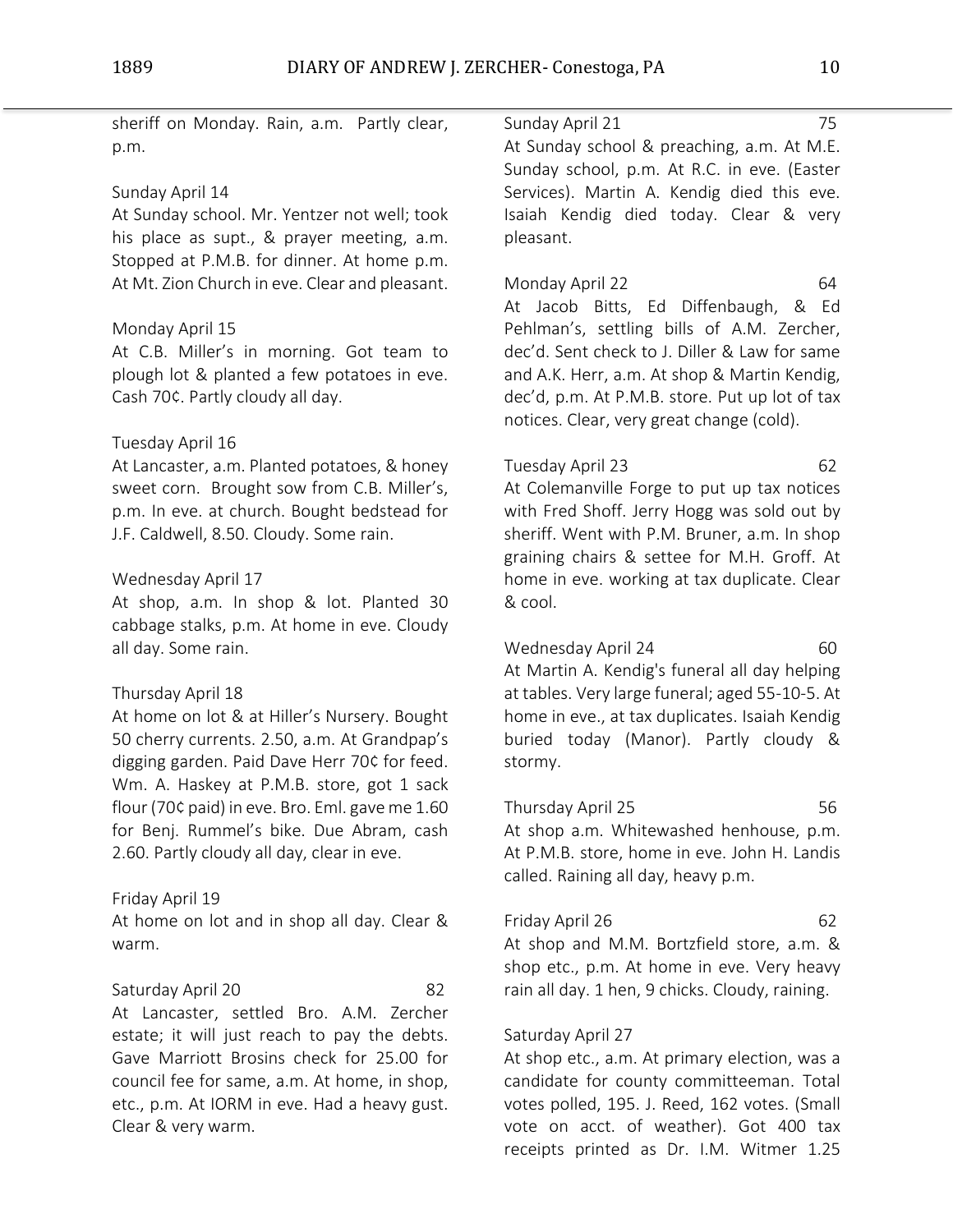(paid). Raining partly all day. Very heavy rain in eve.

# Sunday April 28

At home all day. Jacob Bruner & wife here, & John McAllister. At M.E. Church in eve. to hear Rev. Mr. Wilson on the Prohibitory amendment. This was the best sermon on that subject I ever heard. I do not see how any Christian can vote for rum (or against the proposed amendment) Rain, a.m. Partly cloudy p.m.

# Monday April 29

At home on lot & whitewashing fence all day. Sold 19 lb. poultry to O.F.B. @ 9 per lb. \$1.71. Joe Kreider hauled load lumber from Millersville, 65¢. Planted cantelope *(sic)* & watermellon *(sic)* seed in hotbed. Partly cloudy, occasional showers.

# Tuesday April 30

At home all day whitewashing. Grandpap here. Paid C.B. Miller by check for hay & grocery bill of Abram M. Zercher, dec'd., 9.92, & one to Jacob McAllister for hay 11.42 for same. Sent check to N.&L. for 6.46 for sawing, etc. Tom Keachel here soliciting membership to the Law & Order Society; did not join. Left a report. Partly cloudy all day (showers). 2 bush. feed of Taylor & H. 70¢ paid.

# Wednesday May 1

At home all day whitewashing. Partly cloudy occasional showers, cold.

# Thursday May 2

At home all day whitewashing. Sold 15 lb. spring chicks to C.F. Bruner @ 25 per lb.-3.75. Wife at Beckie's with Ella Bruner, myself, & children. At W.C. Smith's a short time. Got 2 bushels shif of Pugh. Bro. 90 X. Paid cash 13.75. Partly cloudy all day (cool).

# Friday May 3

At home all day digging garden, whitewashing, etc. Sold 12½ lb. spring chickens @ .26 per lb. \$3.25 & 1 pair squabs 30¢. At home in eve. Cash 3.55. Partly cloudy all day (cool).

# Saturday May 4

At home all day whitewashing, etc., a.m. On lot, etc. Grandpap here, p.m. At P.M. Bruner store in eve., 3.31. Bought hat for Charley. Paid 40¢. At missionary meeting exercises (good). Clear and pleasant all day.

# Sunday May 5

At Sunday school & preaching, a.m. At home. A.R. Caldwell & family, Geo. E. Lawrence & P.M. Bruner here, p.m. At preaching in eve. Clear & very pleasant.

# Monday May 6

At Grandpap's digging garden all day. Mrs. Isaiah Kendig died last night. Her husband died two weeks ago. At P.M.B. store, bought 1 gal. molasses, 40¢; bottle shoe polish, 10¢ paid, & 1 pair shoes for wife, 2.25, charged. Cash 1.05. Clear and warm.

# Tuesday May 7

At shop, etc. Wife and children went to Lancaster to spend a few days. At A. McAllister's doing some papering; took dinner there. At shop & at C.B. Miller's painting. Took supper there. O.F.B. brought 2 gal. of oil & 1 box of graining from Lancaster. At P.M.B. store in eve. Rec'd first tax of John M. Warfel \$38.52. Clear and warm.

# Wednesday May 8 1996

At shop, lot & helping to clean Red Men hall, etc. Wife & family came home this eve. Gave Chas. Trissler 25¢ towards supper for Red Men. Clear & very warm.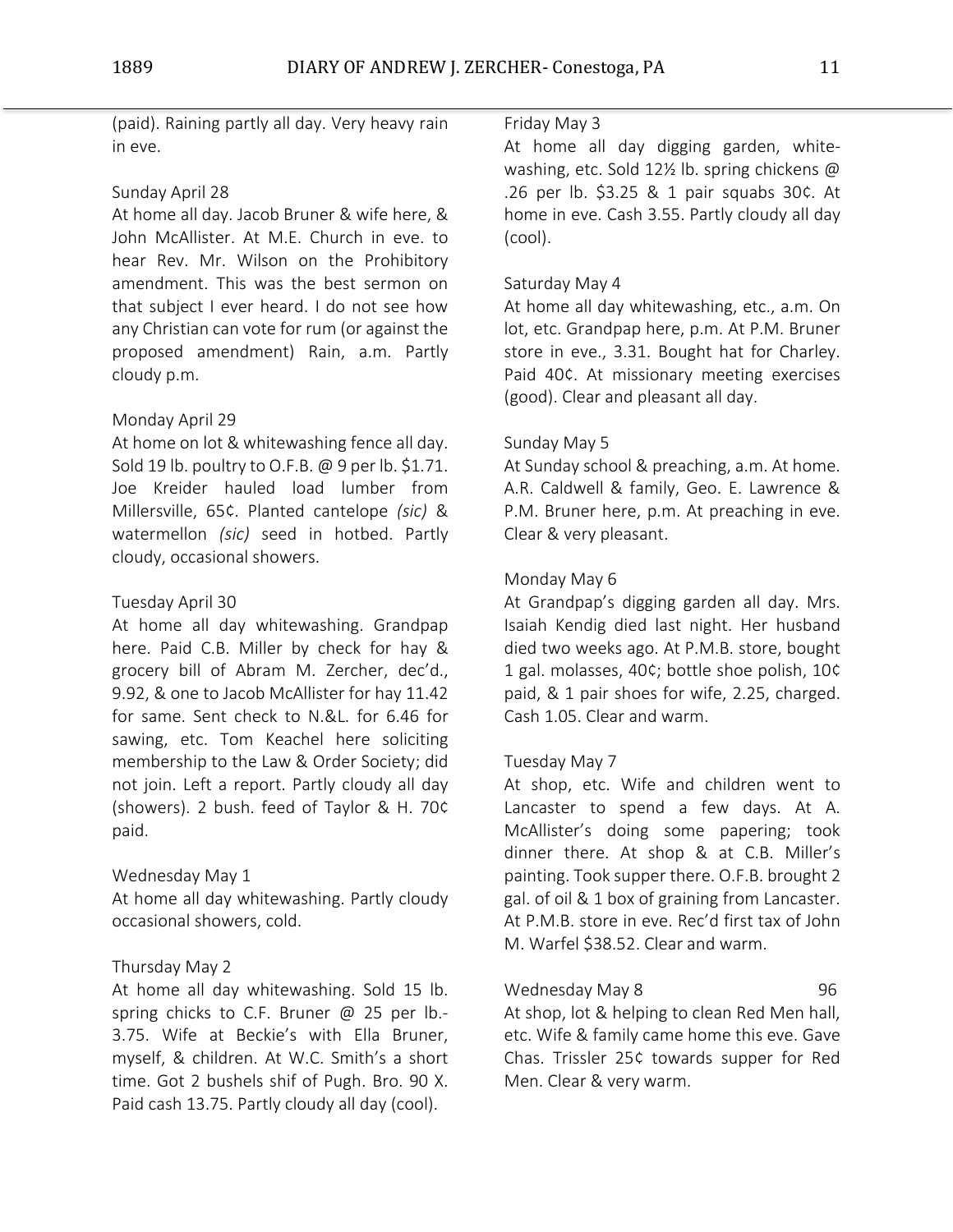# Thursday May 9 99

At home all day, in shop sprouting potatoes, etc. John M. Warfel started west today to see his daughter, etc. Clear & very warm.

## Friday May 10 90

At home digging garden, etc. a.m. Re-piling lumber, etc. Bought splatbottom rocker, 150. Bought 9½ lb. of veal of McAllister, almost @ 6¢. The amendment meeting at the M.E Church was postponed on account of the weather. At home in eve. Clear & very warm. Heavy storm in eve. Some rain.

Saturday May 11 84

At home all day. In shop & lot. Grandpap & Emanuel here. Wife & children at Beckie's p.m. At IORM in eve. Tribe gave supper to 18 of Tribe 203 of Lancaster. Planted corn, beans, etc. Partly cloudy, warm.

# Sunday May 12

At Sunday school & prayer meeting, a.m. At home, P.M. Bruner here, p.m. At Mt. Zion Church in eve. (P. Elder, Rev. S. Moyer preached.) Partly cloudy, pleasant.

# Monday May 13

At home all day, in shop & lot. Made shovel for corn scorer for John Hupper. Bought shad of O.F.B. for 25¢, paid. Cash 25. Partly cloudy all day, rain p.m.

# Tuesday May 14

At Dr. J.M. Witmer's papering office. Heavy thunder gust last night. Also, one this eve. Heavy rain. At League room. Had no meeting on acct. of weather. Bought 2 shad of John Brenner 40¢ and got one of Grandpap. Cash 25. Cloudy all day. Rain in eve.

# Wednesday May 15

At Dr. J.M. Witmer's papering, a.m. papering, & at C.B. Miller's to see about papering at Grandpap's. Will Caldwell's, W.F. Bruner's,

p.m. At A.K. Caldwell's in eve. Partly cloudy, warm.

# Thursday May 16

At shop & Grandpap's, a.m. Grandpap had a stroke of apoplexy this morning, just as they were going to breakfast. (Very bad). In shop & lot, p.m. Went over to Grandpap's in evening to stay all night with him. Got 100 herring & shad of B.F. Trissler, 1.00. Clear & warm.

# Friday May 17

Was over with Grandpap all last night. Got home about 5 o'clock. Finished papering at Dr. Witmer's til noon. Went over to Grandpap's after dinner & staid till eve. He is still getting weaker. Sent postals to Lizzie & Ellie; Lizzie to let Mother know. Clear & warm.

# Saturday May 18

Went over to stay with Grandpap last night at 11 o'clock & staied till 10 a.m. He is sinking fast. Martha & children over to see him. He was [conscious] up to 1 o'clock. p.m. Thought he was dying but rallied, 8:30. Sinking fast. 9:10, near the end. 9:30, ended the life of my best earthly friend (family excepting). Tax rec'd, 4.57. Cash 10¢. Clear, warm.

# Sunday May 19

Did not get home from Grandpap's til 12 o'clock last night. Over to see about the funeral, etc., a.m. Got Will Henry to take ice box over, & making coffin. a.m. Over to Grandpap's to see after ice, etc., p.m. At home in eve. Partly cloudy, rain in eve.

# Monday May 20

At shop & over to look after ice etc. At Grandpap's, & sent lodge stools over for funeral, a.m. Took roughbox out to Stone Meetinghouse & went out to see D.K. Kendig to tend Grandpap's funeral tomorrow. Brought him along, lined coffin etc. p.m. Went over to see after the ice and fetched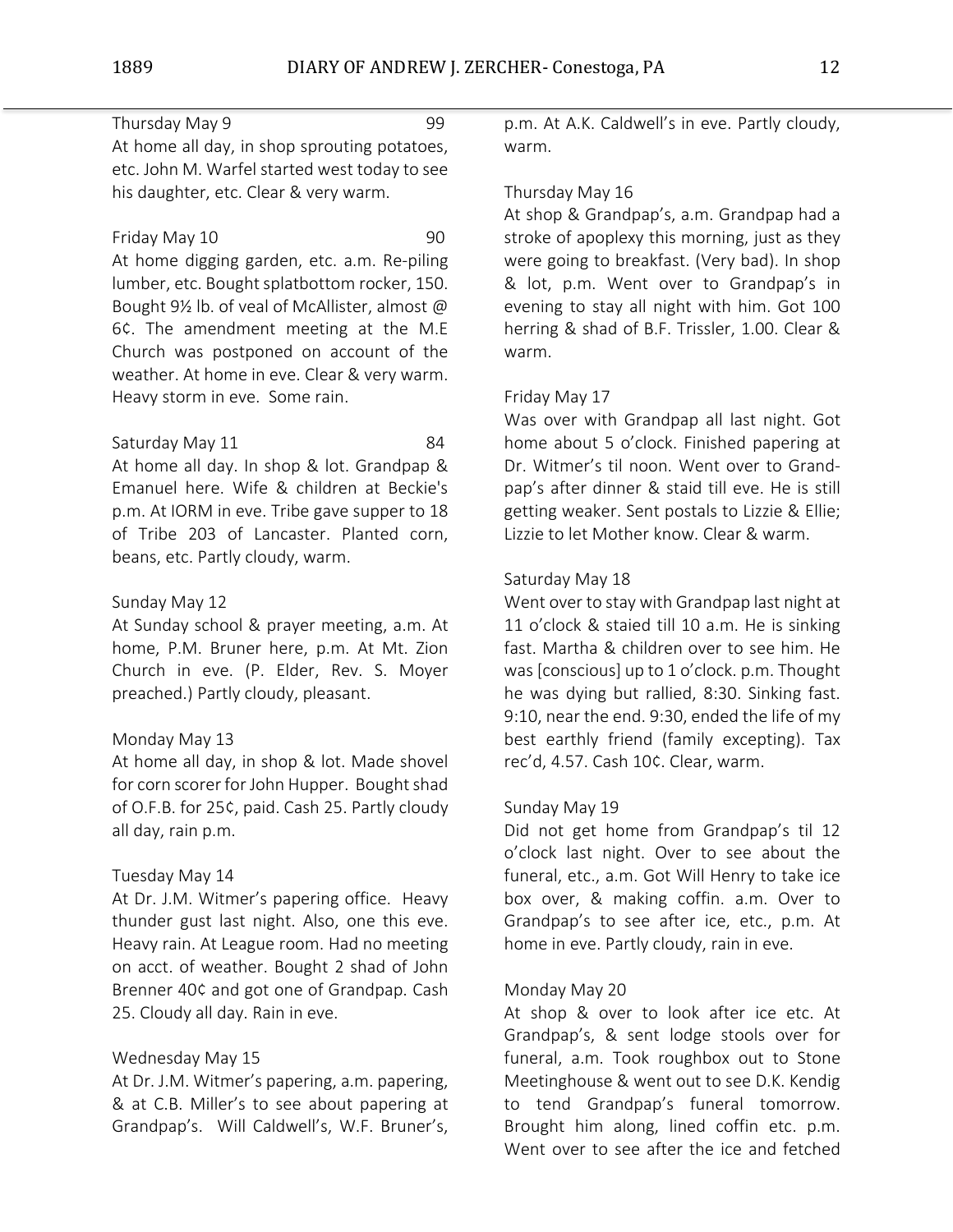the (Grandpap's) horse along. Raining partly all day.

# Tuesday May 21

At Grandpap's funeral 10 o'clock at meeting house. (Cold). Very large funeral. Age 77 years, 10 mo., & 4 days. Revs. Seitz, Heisey, & Longanecker preached. Text: John, 9 Ch., 25 & 26 verses. 52 vehicles were in the procession. Partly clear a.m. Rain p.m.

# Wednesday May 22

At home & at Grandmother's. Fetched my stools & ½ doz. of chairs of Miller's & ½ doz. Grandmother's chairs along to paint, a.m. In shop & lot, p.m. E.L. Bortzfield paid his child's coffin \$5.00. Cash 5.00. Quite cool this morning. Cloudy, rain p.m. & eve.

# Thursday May 23

In shop a.m. At C.B. Miller's fixing pump, etc. At home in eve.  $\frac{1}{2}$  doz. , 75¢. In to see Grandmother. She is getting along as well as can be expected. She told me she thinks she must see him soon. Partly cloudy all day (cool.)

# Friday May 24

In lot all day. Had Amos McAllister's horse to harrow corn & potatoes, a.m. Hoeing same etc., p.m. M.H. Groff took their chairs (½ doz.) more to have painted, Frances Winters went home this morning; he was here since Tuesday. Paid his fare 15¢. Partly cloudy all day (warmer).

# Saturday May 25

In lot hoeing a.m. In lot & shop p.m. Henry Eckman got posts for to mark cemetery lot. At IORM in eve. David Trissler, Rep. to Great Council, reported the membership up to April 1889: 24,264. Cash 75. Partly cloudy, rain in eve.

## Sunday May 26

At home a.m. Went over to Grandma p.m. Rev. Heisey & Uncle Abrm. Hess came there; they informed Uncle Christ B. Miller that he was elected to the ministry of the River Brethren denomination on last, which he thought could not be possible. At M.E. Church in eve. Rev. Wilson taught John 18:40. Rain a.m., cloudy p.m.

# Monday May 27

At Wm. McMillan's; he died very sudden, of apoplexy. He ate a hearty breakfast this morning & then put up a stove, & walked out of the room, dropped over on a chair & in 5 minutes he was a corpse. Took ice box out, a.m. In shop making coffin p.m. & part of eve. Cash 1.00. Raining nearly all day. Sent 48.52 to bank by John McAllister.

# Tuesday May 28

In shop & at McMillan's seeing after corpse, a.m. Took roughbox away & ice out to McMillan's. George & Sam'l came home last night from Philadelphia. Covered & lined coffin. Wife & children at Caldwell's p.m. At league in eve. Partly cloudy.

# Wednesday May 29

At McMillan's, etc. a.m. Attended funeral of Wm. McMillan, p.m. A large funeral. Born Feb. 20, 1826; died May 27, 1889; aged 63 y., 3 mo., & 7 days. J.P. Stein & C. Warmkessel preached text: Romans 1:16. Brought ice box home. Frost last night (light). At J.R. Yentzer's in eve. (singing). Clear & pleasant.

# Thursday May 30

Ascension & Decoration. At home, a.m. G.A.R. *(Grand Army of the Republic)* had loan of hearse to haul flowers in parade to decorate the graves. The Republican League turned out with them. At home p.m. Wife & children & Sue McAllister went over to Grandmother. At J.R. Yentzer's in eve, singing. Cold all day, heavy rain p.m.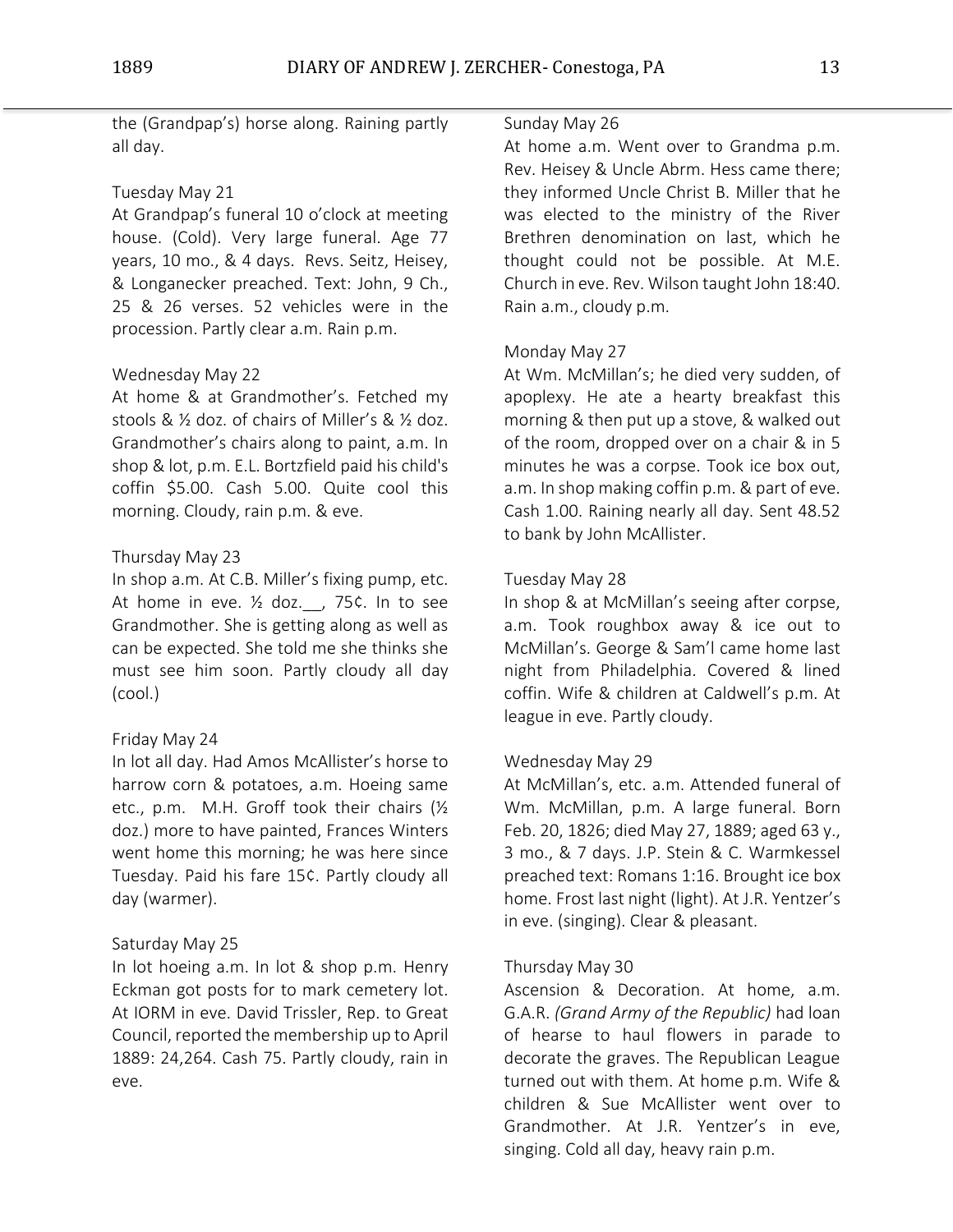# Friday May 31

At C.B. Miller's putting in water bowl, etc. in basement. Was over with Grandmother awhile, fixed desk, lock for her. At home in eve. Very heavy rain p.m. Cloudy all day. Heavy rain, p.m. & eve.

## Saturday June 1

Partly cloudy all day. In shop all day, painting, etc. Got ½ bushel corn of John Graver, paid 25¢. At preparatory service in eve. & at M.E. Church. Rev. Wilson, J.H. Landis, & W.H. Brosins spoke on the amendment. Very heavy rain last night. 1200 people drowned at Johnstown yesterday p.m. River rising very fast; live horses & cows came down. Horse caught at Shenk's fence. Cash 10¢.

## Sunday June 2

At Safe Harbor in morning to see river, very high, 10 inches higher than ever was known (for water only) & at church (Communion), a.m. At home p.m. At church in eve. 6 o'clock & then to Mount Zion. Clear all day.

### Monday June 3

At Lancaster with M.M. Bortzfield a.m. In shop p.m. At home in eve. The papers give 10,000 persons missing at Johnstown. Rev. Alonza P. Diller of Lancaster is missing & nothing heard of his family. M.M. Bortzfield & myself intended going to Johnstown tomorrow but cannot on account of destruction of railroads. Partly cloudy, rain in eve. Cash 20¢.

### Tuesday June 4

Collecting tax a.m. In shop p.m. At M.M.B. & P.M.B. store in eve. Railroads still not passable. The papers give terrible accounts of Johnstown. Several Hungarians lynched for robbing the dead. They cut the fingers & ears off to get the jewelry. Tax rec'd 13.84. Cash 1.47. Partly cloudy, rain last night.

## Wednesday June 5

Took Aunt Lizzie & Myra Miller to Lancaster. Collected a lot of tax there & offered any services to Mayor Edgerly for Johnstown. He thanked me very kindly but did not see how to get me there but took my address if needed; will let me know. At J.R. Yentzer in eve singing. Tax rec'd 69.73. Partly Cloudy, cool.

### Thursday June 6

In shop all day caning chairs. Cash 20. Partly cloudy (Cool & stormy).

#### Friday June 7

Collecting tax a.m. Hoed Grandmother's garden p.m. Got 2 setting hens of her, 1 for Emanuel & 1 for self. John H. Landis here in eve. Paid five dollars on note given April 5 & renewed for 20 dollars. Tax rec'd. \$271.48. At house in eve. Cash .43. Clear and cloudy p.m.

## Saturday June 8

Digging garden, etc., a.m. In shop varnishing chairs, p.m. At S.B. Good, E.H.Z., P.M.B. store, & IORM in eve. 30.79. Cash 10¢ Rain a.m. Cloudy p.m.

#### Sunday June 9

At Sunday school & M.E. Church. a.m. Rev. Mr. Wilson preached. At home p.m. At A.K. Caldwell's in eve. Wife & Mrs. A.K. Caldwell went out to Beckie's. Clear & warm.

#### Monday June 10

Took 5 chairs to C.B. Miller's & Grand-mother & bought 2 hens & 1 rooster of her. Weight 22 lbs. @ 8 = 176. & picked cherries, a.m. Picked cherries, etc., p.m. Collected some tax in eve. Rec'd. of E.H.Z \$20.00 (for value rec'd). Tax rec'd- \$19.91. Cash 20.00. Clear a.m. & very warm. Rain p.m. & very warm.

## Tuesday June 11

At P.M. Bruner's varnishing, a.m. Collecting tax, p.m. At Reformed Church in eve. Rev. Mr.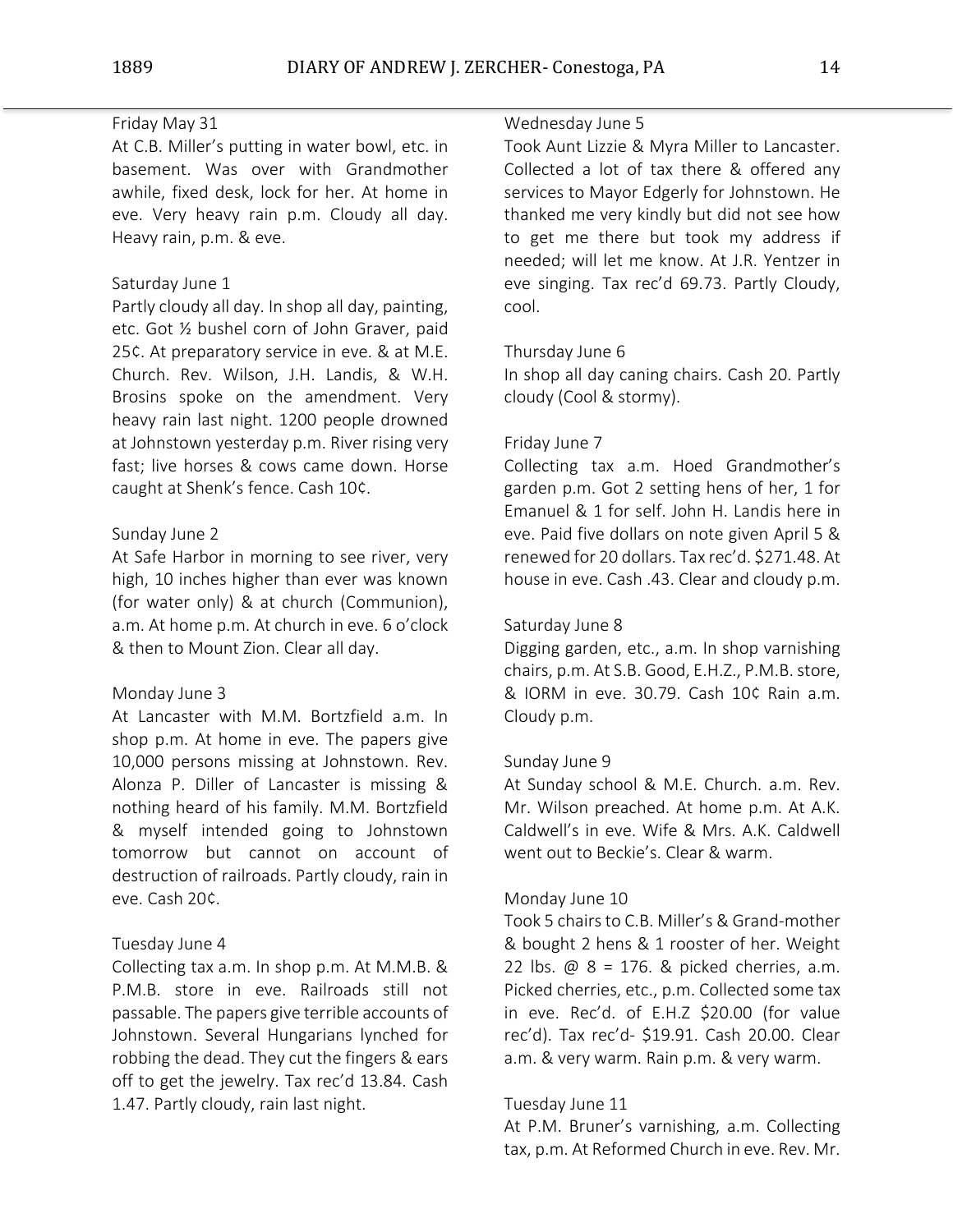Stein spoke on the amendment. Tax rec'd 96.64. Very warm. Rain a.m. Partly cloudy, p.m.

# Wednesday June 12

At P.M. Bruner's store & shop, a.m. At Shenk's Ferry, etc., collecting tax. At home in eve. Tax rec'd. \$51.87. Cash 25. Rain a.m. Cloudy p.m.

# Thursday June 13

At J.W. Gardner's store on account of tax, a.m. Went to different parties, p.m. At John Graver's in eve. Bought 1 bushel corn, paid .50, & at Kendig's Hotel for whiskey for preserves & at P.M.B. store. Tax rec'd \$64.90. Cloudy all day & warmer.

# Friday June 14

At Safe Harbor collecting tax all day. At G. A. Taylor, brought 500 lb. white shif @ \$19.00 per ton. Taylor settled & paid him in full to date. Heard today from Wm. Sweigart that H.H. Kurtz was County Committeeman against the amendment (no surprise). Tax rec'd \$27.78. Cash \$10.

Saturday June 15 Cloudy all day At M.M. Bortzfield's store receiving tax, all day. At IORM in evening. Heard sad news about K.O.W. & G.W.P., who left this morning for the west. If reports are true, the hand of the law should be laid heavily upon him. Tax rec'd \$130.71. Clear a.m. Heavy rain p.m.

# Sunday June 16

At Sunday school, a.m. No preaching on account of Mr. Mackley not getting here. Do not know why. At home, p.m. W.F. Bruner & family & C.F. Bruner & wife here to spend the afternoon. At M.E. Church in eve. (Children's Day). Partly cloudy, warm.

# Monday June 17

Walked to Lancaster this morning, took dinner at Winter's. Collected tax, etc. Came

home with Matty Shenk. Was told that beer (lager) was distributed along the streets of Lancaster on Saturday, free of charge, sent from New York. John M. Warfel returned home from west today. Tax rec'd. 151.21. Rain in eve. Partly cloudy, very warm.

# Tuesday June 18

I voted for the amendment. At election all day for an amendment to the Constitution to prohibit the sale & making of intoxicating liquors as a beverage. Was lost in this township by 75 majority. Aldus Warfel had his one leg cut off by the cars at Safe Harbor (Whiskey the cause). Tax rec'd. \$701.11. Cloudy all day.

# Wednesday June 19

Collecting tax a.m. Went to Lancaster by way of Millersville, deposited tax, \$903.95, p.m. Came out with Natty Shenk, worked in garden in eve. & at Yentzer's to sing. Tax rec'd., 187.79. Cloudy all day (warm).

# Thursday June 20

At Rock Hill receiving tax. Took dinner with Bart M. Herr. Paid him 25 cents for same by giving him a receipt for his tax. Stopped to see Grandmother on my way home, looks very well. Took supper at C.B.W. Tax rec'd 172.66. Clear & warm.

# Friday June 21

Went with Maris H. Groff to Petersville to receive tax. Tax rec'd 69.62. Clear & very warm a.m. Rain in eve.

# Saturday June 22

At P.M. Bruner's store & collecting tax. At IORM in evening. Rec'd check for \$10.00 from P.C. Hiller for reward for getting & convicting Emery Warfel & Abram Gochenauer for tearing tops off of J.R. Yentzer's iron fence, which I will pay back to them. Tax rec'd 114.57. Cash 10.00. Partly cloudy all day (cool).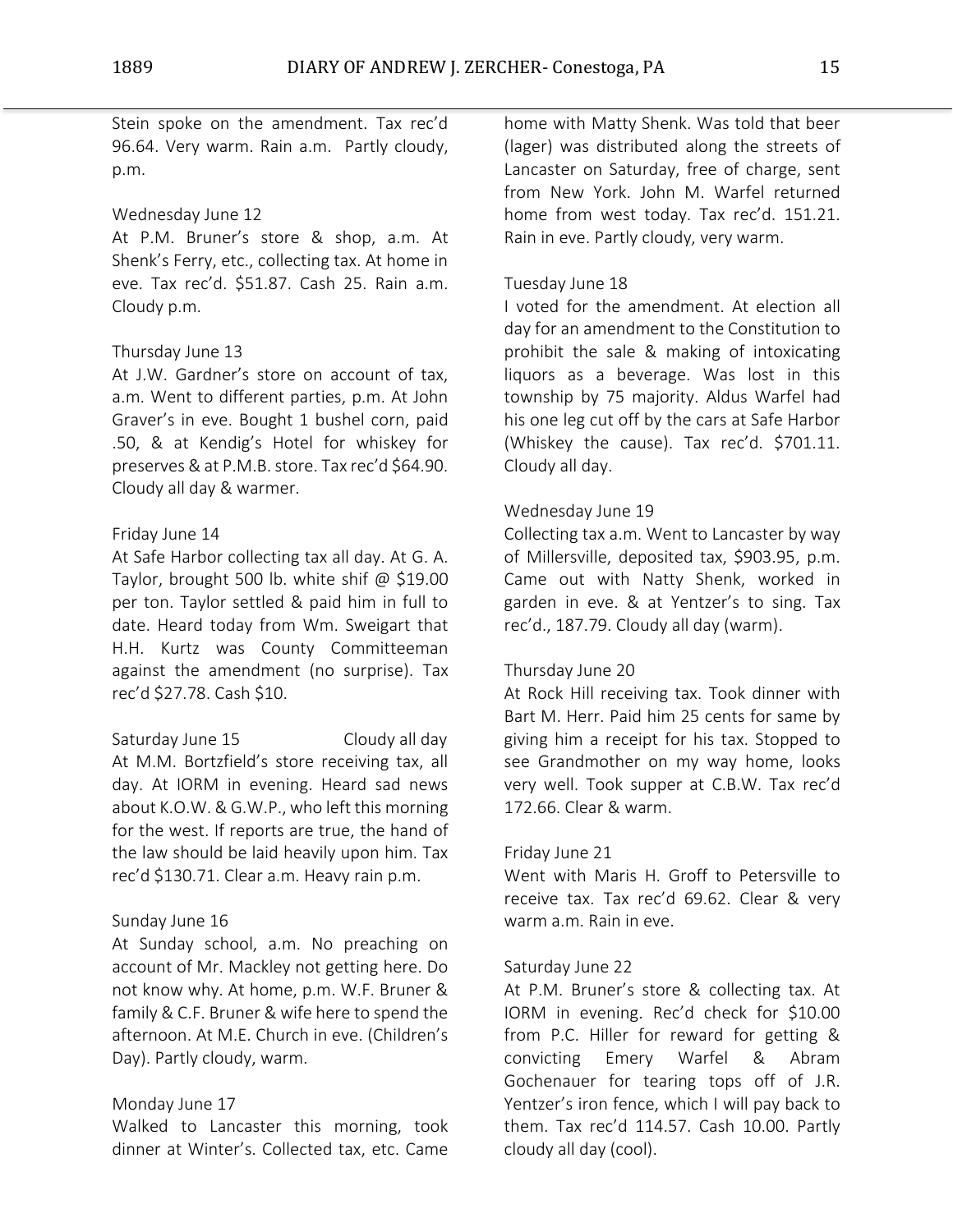# Sunday June 23

At Sunday school and prayer meeting, a.m. At home, p.m. Wife went to see Beckie. At M.E. Church in eve. Rev. Mr. Coxson preached from 1<sup>st</sup> Timothy, 4 Chap, 7 & 8 verses. Partly cloudy, cool.

## Monday June 24

At Lancaster by way of Millersville. Paid by check \$3000 to County Treasurer Grissing & S. John H. Landis endorsed for me for \$4412 to pay on tax to make the 5%. Came home with Mr. Bruner by 1 o'clock. At home, p.m. On lot, etc. At home in eve. Tax rec'd. 91.07. Clear a.m. Cloudy p.m. (Cool).

## Tuesday June 25

At shop a.m. In shop & at Emanuel's. Made trough for Aaron Shultz & took it out to have it lined, p.m., & lot. At home in eve. Got 1bushel corn of John Graver. Paid 50¢. Cloudy all day. Slight rains in eve.

### Wednesday June 26

At shop a.m. At shop & picking rasp- berries p.m. Had rain last night & heavy rain this morning. Wrote letters to Sister Lizzie. Sold Jacob Henry ½ bush. potatoes. Cash 15¢. Very sultry, cloudy, partly all day.

### Thursday June 27

Got mule of Uncle C.B.M. to harrow lot, a.m. Hoeing & in shop, p.m. Paid B.F. Warfel \$5.00, the half of the reward I received for the conviction of his son & Abrm. Gochenauer. I do not think I ought to keep it as he is poor & has a large family. Tax rec'd. 5.75. Clear & warm.

# Friday June 28

In lot hoeing, a.m. In shop. p.m. At home in eve. Made screen door & hung it for Owen Bruner. Heard that John Rohrer (lived at Wm. Mellinger's) is missing; left Wednesday night without coat, hat, or shoes. The neighbors

are hunting for him. Cash 1.50. Clear a.m. Partly clear p.m. Very warm.

### Saturday June 29

In shop & lot a.m. In lot, etc., p.m. Mr. Mackley here at missionary meeting in eve. Partly cloudy and warm all day.

## Sunday June 30

Partly cloudy all day. Rain in eve. At Sunday school & preaching, a.m. Went over to see Grandmother & Millers, p.m. Uncle Christ asked me about clerking the sale of Grandpap's personal property on the  $20<sup>th</sup>$  of July. Mary Bruner & Beckie Martin here for supper. At church at 6 o'clock, had a consistory meeting after in regard to bringing preacher from Harbor. Will not bring him. Members notifying him.

## Monday July 1

In shop a.m. Rev. J.P. Stein & wife, Millersville, paid us a visit today; came here about 10 o'clock a.m. & went home at 5 p.m. Were glad to have them with us. In shop part of p.m. Fixed grain cradle for Ben. G. Markley, 15¢. Cloudy & rain nearly all day.

### Tuesday July 2

At home all day picking berries. Rained all last night, and till noon today. Showery p.m., eve. Sarah Wade & Dora Smith gave a Basket Surprise to Blanche & Charley. 23 little folks were here. We gave them a raspberry supper. Mrs. O.F.B., Mary Bruner, Beckie Martin, Ella Kreider, & wife served the table. Had a very pleasant time. Rain a.m., showery p.m. & eve.

## Wednesday July 3

In shop and picking berries, a.m. At David G. Kendig to see about load of hay, & at M.H. Groff's reframing screen doors, etc., p.m. Fixed grain cradle for B.G. Markley. At J.R. Yentzer, singing in eve. Cloudy, partly all day & showery.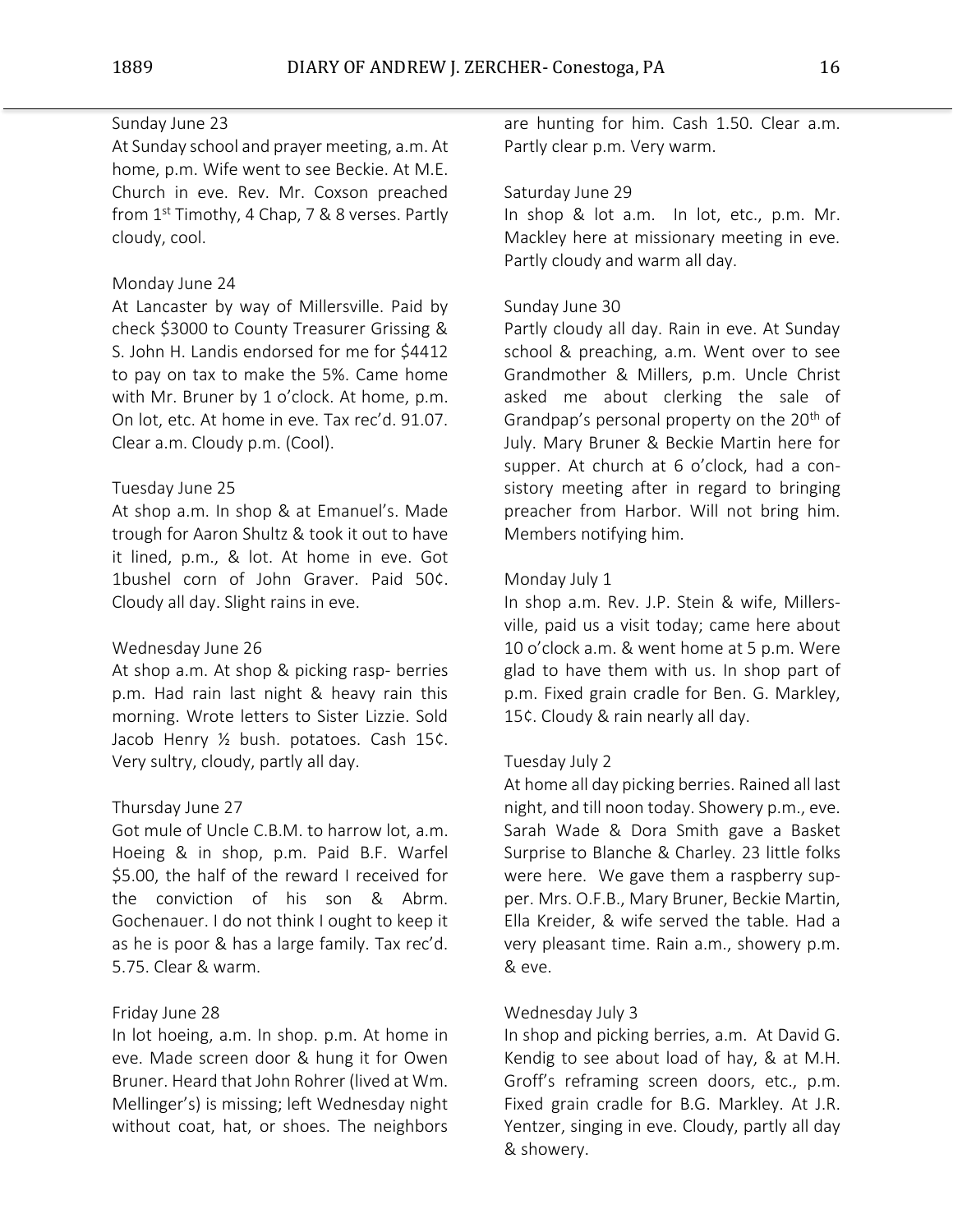# Thursday July 4

In shop all day. Wife & children went over to Grandmother all day. Emanuel lined a sink for A. McAllister in my shop today that I had painted for them. Cash 1.90. Cloudy & heavy showers a.m. Cloudy p.m.

# Friday July 5

In shop 'til 8 a.m., then went to Uncle C.B. Miller'sto help in hay; helped the remain-der of day. I almost gave out; it is pretty hard on a man going out of the cabinet shop into the hay field. Clear and warm.

## Saturday July 6

At home all day. D.G. Kendig brought load of hay (9.00) a.m. In shop p.m. At IORM in evening. Martha went along with Sue Mc-Allister to market last night. Cash 10¢. Clear & warm.

## Sunday July 7

At Sunday school & prayer meeting, a.m. At home p.m. C.F. Bruner & wife, P.M. Bruner & family, & Mary Bruner & Jacob Henry spent the evening with us. Clear and very warm.

### Monday July 8

In shop all day. Picking raspberries in evening. Clear & very warm.

### Tuesday July 9

At house all day. In shop and lot. Clear and very warm. 96 degrees.

### Wednesday July 10

At home helping Emanuel to put the roof on front of barn. Did not make much headway today on account of heat. S.B. Good, Deputy Coroner, asked me to come over to Lewis Kirk's limekiln to take charge of the body of an unknown man found there. Very warm & clear. 97 degrees.

## Thursday July 11

A light rain last night. At Lancaster, a.m. Took the body of the unknown man there. The jury decided that he came to his death by drowning. I brought the body to the shop last night, did not get to bed till after one o'clock at night. I took him to the hospital where he was identified as Frank Wilson, aged 70 years. Finished the roof, p.m. W.F.B. helped. Mr. Worth, manager at hospital, took us through the building. He has everything very nice. Also at the county jail. Saw Redy Jacob, looks desperate. Very warm, partly cloudy.

#### Friday July 12

At home in shop & lot, a.m. At barn fixing stable, etc. & picking berries, about the last of the Philadelphia, p.m. At Emanuel's, took berries out and bought 1 pair of young ducks, 50¢. Got ½ bush. corn of John Graver. 25¢ paid. At home in eve. Sold 4 chickens, \$1.12 each. Clear and very warm.

## Saturday July 13

At Uncle C.B. Miller's in harvest, a.m. At home p.m. on account of rain. At IORM in evening. Cash 75¢. Cloudy a.m. Rain p.m. Clear in evening.

#### Sunday July 14

At Sunday school & preaching, a.m. At home, p.m. At 6 o'clock church in evening and at William C. Smith's to spend the evening. Partly cloudy all day, pleasant.

### Monday July 15

In shop, a.m. Painted barn roof (tin) p.m. Heavy rain last night; storm & rain, noon. Storm all p.m. & quite cool. Thermometer registered 66 this evening, may have frost tonight. John M. Kendig here with our book of Johnstown flood. Wife paid for it (1.50). Cash 20¢. Partly cloudy all day.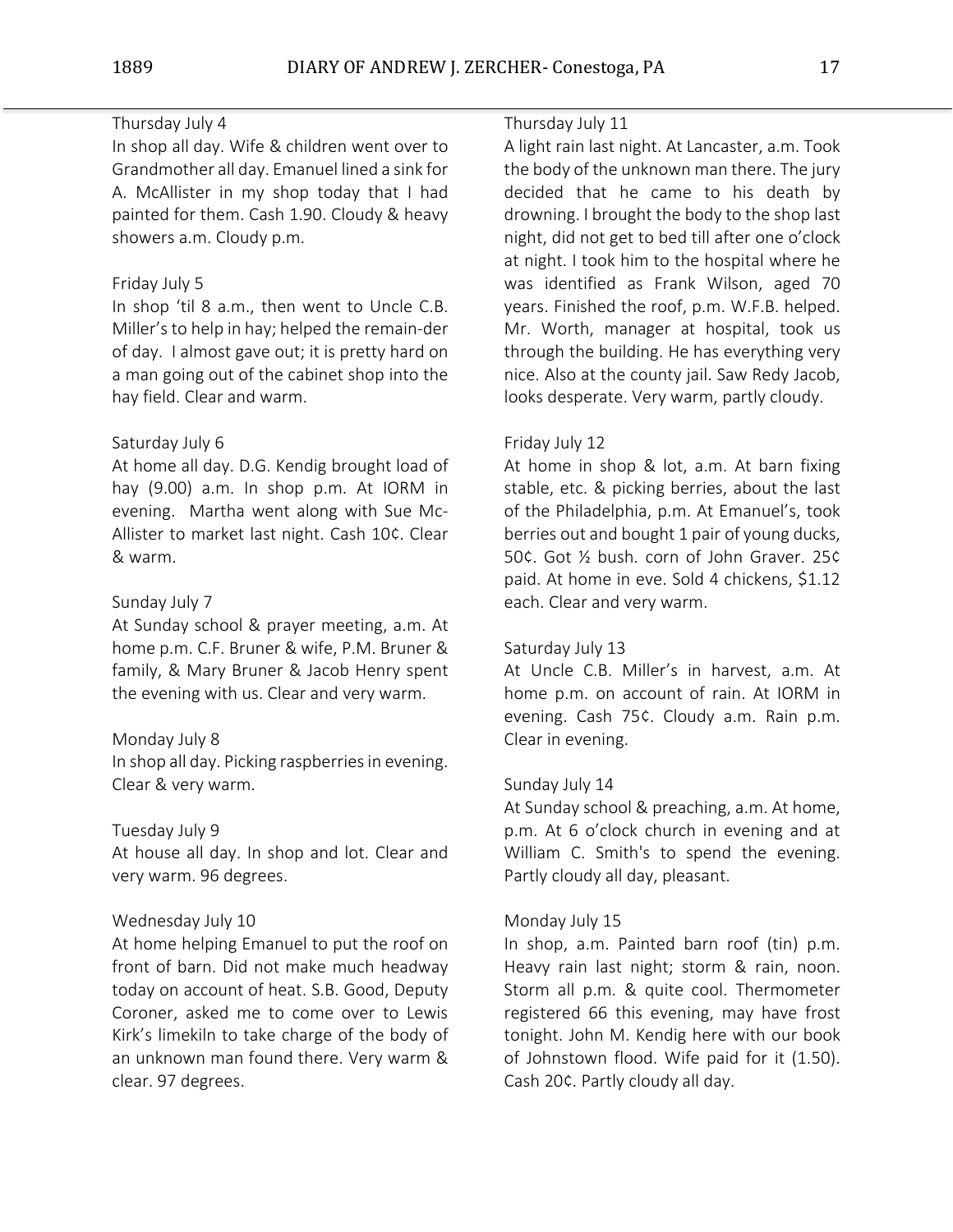# Tuesday July 16

In shop & fixing pump of J.F. Caldwell. a.m. Harvesting at Uncle C.B. Miller's, p.m. Thermometer was down to 58 degrees this morning & 68 in evening. Partly cloudy all day (cool).

## Wednesday July 17

In shop a.m. In shop & lot, p.m. At J.R. Yentzer's, in evening, singing. Natty Shenk here to settle & I had a credit of 3.00 which he paid. This squares our accounts to date. Paid A.R. Caldwell \$1.00 on tuition for Blanche at Summer School. Cash 3.00. Partly cloudy, pleasant.

## Thursday July 18

In shop, etc., all day. Bought 1 bushel corn of John Graver, 50¢ paid. Took supper at Pap Bruner's. Wife & family spent p.m. there. Cash 19¢. Clear and pleasant.

## Friday July 19

In shop a.m. At Uncle C.B. Miller and shop p.m. At home in evening. Cloudy all day. Light showers occasionally.

### Saturday July 20

At home & Uncle C.B. Miller's helping to get ready for sale, a.m. Clerking sale p.m. Sale amounted to \$219.02. Mare \$95.00. Carriage 35.50. C.B.M. bought mare and H.N. Eberly, carriage. I bought 12 hens & 1 rooster, & the old flintlock gun for \$3.24. Wife & family over at IORM in evening. Rain in eve. Partly cloudy & warm.

# Sunday July 21

At Sunday school & prayer meeting a.m. At home p.m. & evening. W.F. Bruner and family, Mary Bruner, and Emanuel here. Clear and warm.

### Monday July 22

At Uncle C.B. Miller, picking pears, etc., a.m. Brought goods home that I bought at sale & helped to pare pears p.m. At home in evening. Paid my sale bill \$.86. Did not take the credit of the sale. Seven month 5.00 & over. Cash 4.95. Clear and warm.

### Tuesday July 23

At home all day in lot, etc. Geo. G. McMillan paid coffin, shroud etc. of Wm. McMillan, dec'd. \$22.00. Was over at Uncle C.B. Miller's this morning before breakfast, took rhubarb over for in their pear butter. At P.M.B. store in eve. Paid him 4.75 for feed of G.A. Taylor, & at P.M.B. store. Cash \$22.35. Clear & warm.

### Wednesday July 24

At shop & lot a.m. Took chest over to Henry's for Lizzie this morning. In lot & over at Uncle C.B. Miller's to see about horse to go down to Eberly's tomorrow for huckleberries. At church in evening practicing for missionary meeting. Stopped at J.R. Yentzer's to see cactus flower. 7 fine flowers (night blooming). Cash 2.12. Paid A.R.C. balance for school. Clear and warm.

### Thursday July 25

Went over to Uncle C.B. Miller for horse to go down to H.N. Eberly's for huckleberries. Took dinner there. Had Blanche & Charley along. Bought 30 qt. & went over to see Mother in p.m. I gave her \$1.00 for a present, just as I left. The folks are all well. Everything past off nicely. Martha sold \$6.11 of chickens to Murman. Took 9 qt. of berries over to Uncle C.B. Miller. Partly cloudy all day.

### Friday July 26

At Emanuel's this morning, took 4 qt. of berries out for him & cleaned henhouse, a.m. In shop & lot, p.m. At lecture in evening but did not have any. Cloudy & damp all day.

# Saturday July 27

At home all day. Wife & family went over to John J. Good's with Mrs. M.M. Bortzfield. At missionary meeting in evening & at IORM. A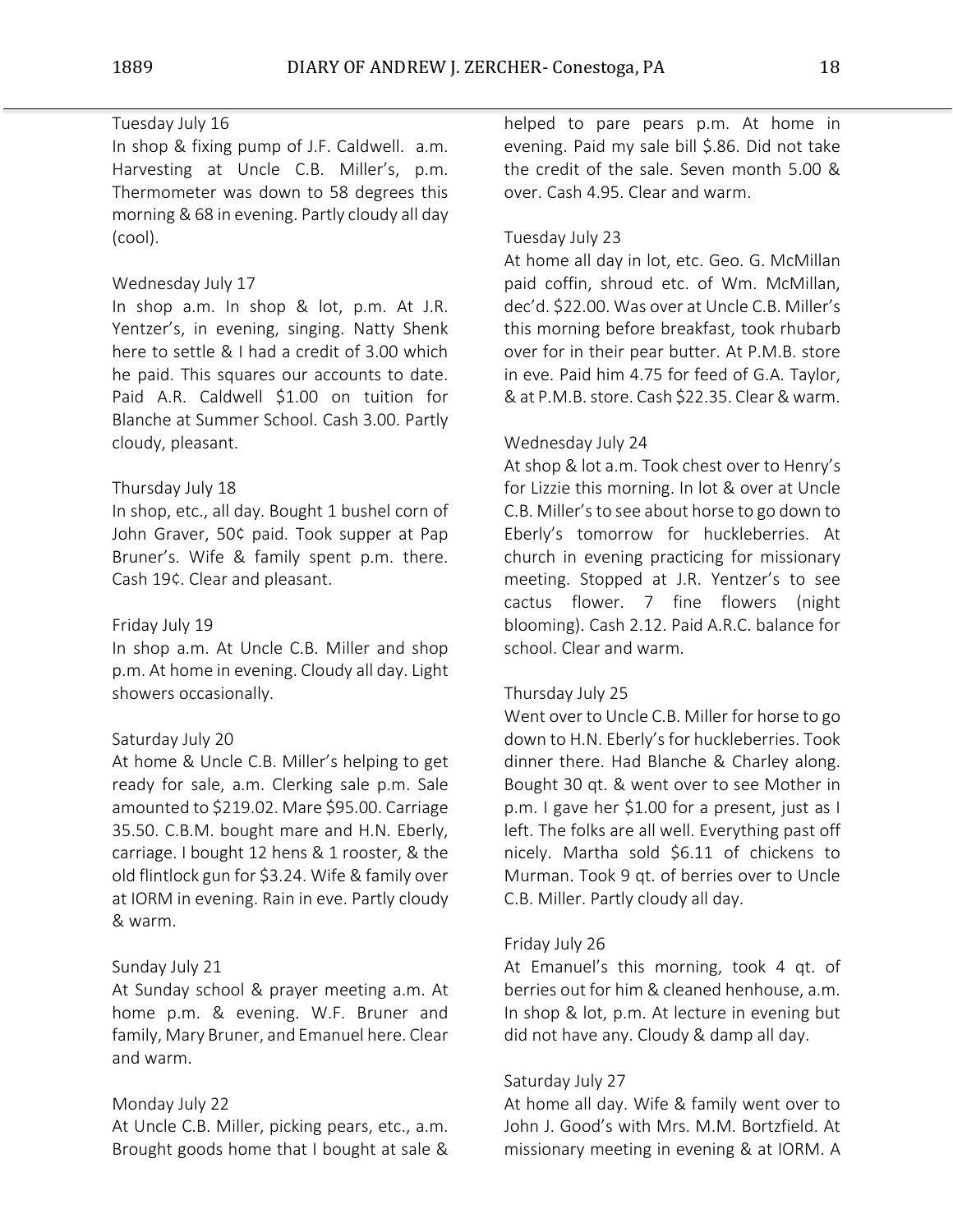charge was brought against Bro. D.B. Warfel for disclosing password. P.M. Bruner was appointed postmaster on Thursday, so the daily papers say. Cash .50. Rain a.m. Cloudy p.m.

# Sunday July 28

At Sunday school & preaching, a.m. Took dinner at Owen's. At home, p.m. At 6 o'clock preaching & at Owen's in evening. Mr. Yentzer was there playing organ. Heard that Martha Henry (Good) left her husband on account of him being with another woman. Partly cloudy all day. Shower p.m. & in evening.

# Monday July 29

At Lancaster, deposited \$15.00 in N.N. Bank. Bought 1 pair shoes for Charley 1.00, dry beef, white lead, files, etc. Came home by way of Millersville, was in with Owen, got home about 5½ o'clock. At home in eve. One of Geo. D. Brown's daughters was buried this p.m. Partly cloudy, showery.

# Tuesday July 30

At home & shop all day. Raining nearly all day & last night. At home in evening. Very heavy rain p.m. & evening. Cloudy all day & rain.

# Wednesday July 31

At home a.m. Went fishing p.m. with Albert Smith & hoist net. Caught 14 suckers, one very large. At home in evening. Rained all last night & all a.m. Light rain p.m. Pequea Creek was bank full. Wife still tending Owen's wife. Casper Hiller (Jr.) got 1 pt. oil, 10¢. Cloudy all day with rain.

# Thursday August 1

At P.M. Bruner's store & home, ground axe & scythe for J.R. Yentzer, a.m. At home in shop. Andy Henry got paint & varnish & split wood, p.m. Beckie Kendig here all day sewing for wife. Cash 10¢. Cloudy all day, rain a.m.

# Friday August 2

At home not doing much, at store in morning. P.M. Bruner's, a.m. Fixing path in front of property & opened breaks in road & mowing yard, p.m. At A.K. Caldwell's a little while in eve. Beckie Kendig here. Today A.G. Hudson was appointed postmaster at Safe Harbor. Partly cloudy, no rain today.

# Friday August 3

At home, mowed yard etc., a.m. John H. Landis here. Gave him check for \$10.00 on note of \$20.00. Loaned \$5.00 of P.M. Bruner, p.m. At M.M.B. store in evening. At IORM, Jos. H. McGlaughlin was proposed. Rain last night & in p.m. Got a pass of Dr. I.M. Witmer this eve. to go to the State Convention at Harrisburg on Tuesday. Partly cloudy, very warm.

# Sunday August 4

At Sunday school, acted as sup't. in Mr. Yentzer's place, he not being there. Then went to M.E. Church. Rev. Wilson preached from St. Mark, 11 ch. & latter part of 22 verse, "Have faith in God," a.m. At home and at Grandmother's, to supper with Uncle C.B. Miller, p.m. At home in eve. A.R. Caldwell's wife & family here. Partly cloudy all day.

# Monday August 5

At house all day. In shop a.m. In shop, etc. p.m. Sow got 5 pigs this eve. but killed one. She is cross. The rest are all right. Rain a.m. Partly cloudy p.m.

# Tuesday August 6

At Samuel Myers' in morning. Collected tax of Annie, \$80.04. Left home at 11 o'clock for Harrisburg. Dr. I.M. Witmer & I arrived at Harrisburg at 3.15. Put up at the Hershey House. Was with Chairman of State Andrews; Harry K. Boyer, nominee for State Treasurer, & a host of others through Rep. Baldwin & John H. Landis Through the capitol, etc. Jonas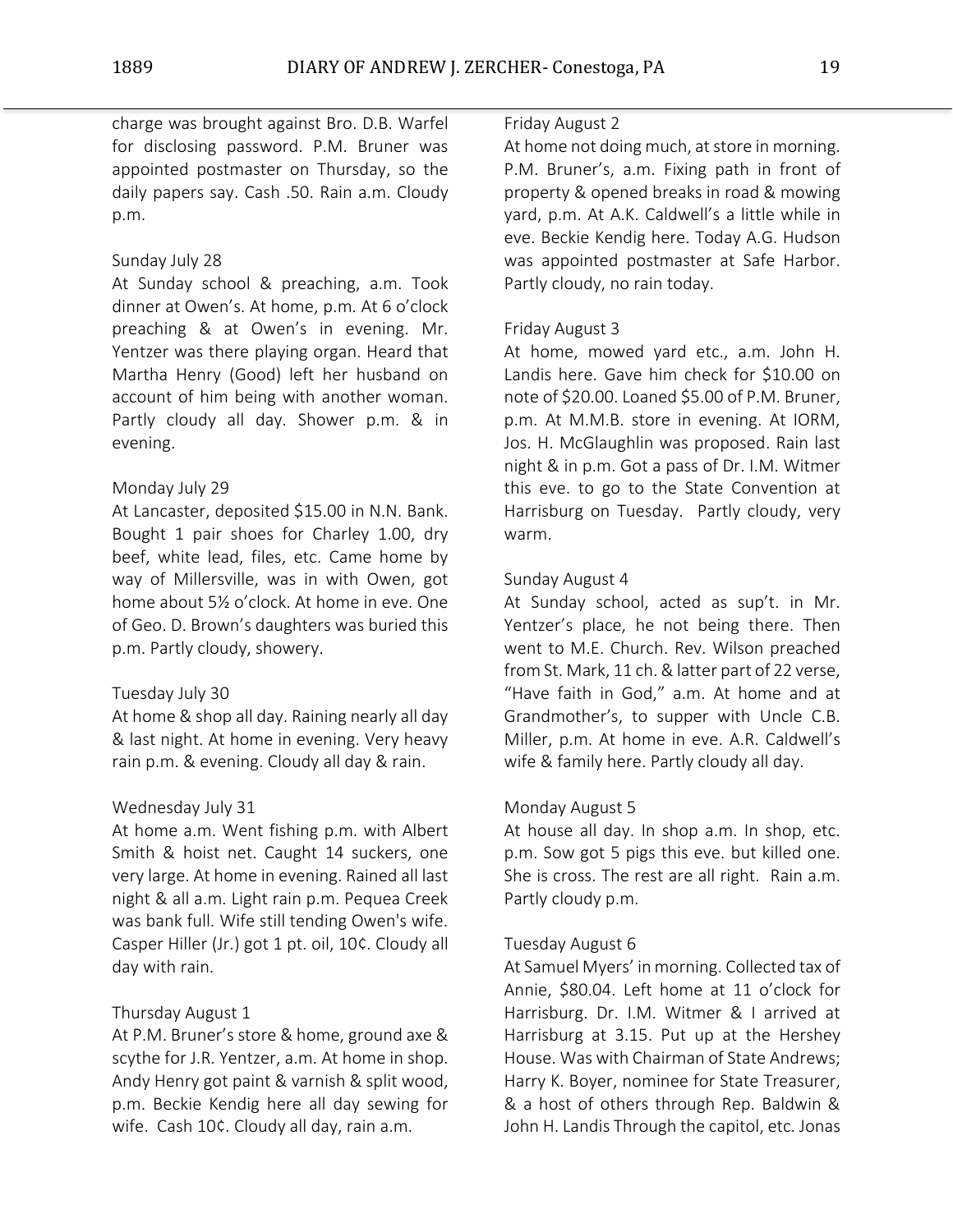Huber's wife died. Clear a.m. Cloudy & rainy p.m. and eve.

# Wednesday August 7

At Harrisburg, got up at 5:00. G.C. Kennedy, Witmer, Ziegler, & I took a walk out to Front St.; saw the home of the late Simon Cameron, the grave Harris, the founder of the city, the Executive Mansion, J. Don Cameron residence, etc. State Convention met at 10 o'clock & nominated Boyer for Treasurer by acclamation. Had an attack of cholera morbis (changed water). Returned home at 6 o'clock. Had very pleasant time.

## Thursday August 8

At Henry, a.m. Helping to prepare for our annual supper, etc. p.m. Read letters of G.N.R. got for N.W.M., L.G. Co., acknowledgeing receipt of \$30.84 in payment of 1 year's assessment. About 200 people ate at our supper. Four of the great chiefs were with us. Clear & pleasant. Cash 10.

### Friday August 9

At home, a.m., taking up early potatoes. Put new cellar door on for Isaac McLaughlin, etc. p.m. At P.M.B. store in eve. & home. Cloudy, rain p.m.

### Saturday August 10

In shop, made hog trough for J.F. Caldwell etc., a.m. Went with Jacob Henry to Shenk's Ferry. I bought a water closet of J.P. Weiser that came down the river and lodged on his island, for 4.00, p.m. Aunt Lizzy Miller & Jacob & Mr. Mackley here in eve. At IORM, Jos. H. McG. adopted. John Henry's child died (make coffin). Rain a.m. & some p.m.

# Sunday August 11

In shop making coffin for John M. Henry child, a.m. Buried it this p.m. at Old Mennonite Church, River Corner, no funeral. At preaching at 6 o'clock. Paid Mackley Bro. \$6.00 balance of salary for last quarter. At

home in eve. Wife kept Owen's baby p.m. They went to Willow Street. Partly cloudy, warm.

# Monday August 12

At home & P.M.B. store & taking out potatoes. a.m. Potatoes & peaches, p.m. Subscribed for Reformed Church Paper Messenger for balance of year. Paid 1.00 for it & book to Bro. Robinson Cash 10¢. Clear and pleasant.

## Tuesday August 13

At home & P.M.B. store. Got 1 doz. cans (for peaches), a.m. Paring peaches, etc. p.m. At M.M.B. store & home in eve. Commenced raining this evening. Partly cloudy, warm.

## Wednesday August 14

Went Weiser Island this morning to help get out the water closet I bought. Got it out of the driftwood, but not able to get it across the river; maybe some other time, a.m. At home & M.M.B. store for sugars & helped A.R. Caldwell to hang tobacco. Rain last night & part of a.m. Partly cloudy, warm.

# Thursday August 15

At home all day mowing weeds etc., a.m. In shop & taking out potatoes, p.m. Had a very heavy rain in Lancaster last night, the heaviest for many years. Cool this eve., at home. Cash 20. Tax rec'd 1.13. Partly cloudy, warm.

## Friday August 16

At home all day. Took out potatoes, etc., a.m. Took down peaches & pared them. Bought 3½ doz. corn (for drying) of Sue McAllister @  $6¢ = 21¢$ , p.m. At A.R. Caldwell's & home in eve. Partly cloudy, warm.

# Saturday August 17

At home all day taking out potatoes, etc. At IORM in eve. Wife & family out Beckie's this p.m. Cash 50. Clear & warm.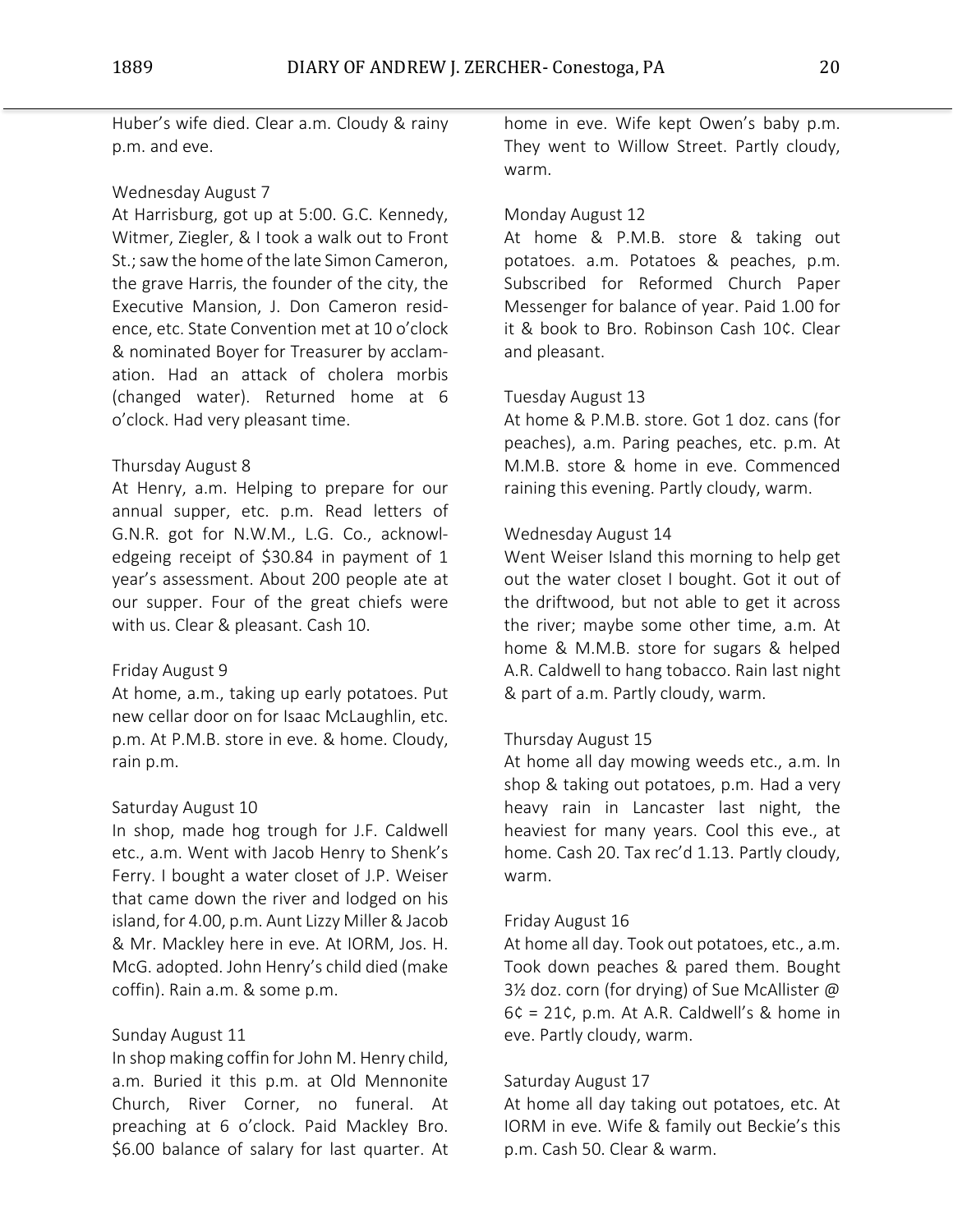## Sunday August 18

At Sunday school & prayer meeting, a.m. Decided to hold celebration at church on August 31 in p.m. At home p.m. At M.M. Bortzfield in eve. Clear & warm.

# Monday August 19

At Casper Hiller's, a.m., to see them raise their potatoes; they are competing for a prize. Will have a pretty good crop. Will know by tomorrow how many bushels. At home in shop, etc. p.m. At P.M.B. store in eve. Dr. J. L. Mowery' wife died by running a needle in her hand. Partly cloudy & warm.

## Tuesday August 20

At home and potatoes, a.m. At Uncle C.B.M. & took out potatoes for Grand-mother & took 2 chairs over for her. Lizzy Henry paid 2.00 on chest. At home in eve. Cash 2.75. Clear & warm.

# Wednesday August 21

At home & C.B. Miller's, a.m. At Dr. J.L. Mowery's wife's funeral, p.m. Large funeral, probably 400 or 500 people. She was buried at the Old Mennonite Church near Masonville. Aged 30 y., 10 m., & 20 d. Brubaker & Warmkessel preached at Lancaster. In eve. at Great Council of IORM. Clear & very warm.

### Thursday August 22

At home all day taking out potatoes, etc. Endorsed for P.M. Bruner for \$100. Renewed to N.N. Bank of Lancaster. Mr. Broome, agent for Ware Harnish Co., here; did not need anything. Partly cloudy, warm.

# Friday August 23

At home in shop, etc. Sam'l. Musser here, a.m. Took dinner with us in shop, p.m. Home in eve. Partly cloudy, rain p.m.

## Saturday August 24

At Safe Harbor a.m. In shop, etc. p.m. At IORM in eve. Geo. J. Pries was kicked by a horse this eve. Is very poorly. Will hardly recover. Tax rec'd 3.04. Clear & warm.

# Sunday August 25

At Sunday school & preaching, a.m. At P.M. Bruner's & W.F. Bruner's, p.m. At church in evening. Geo J. Pries died last night about 12 o'clock. Partly cloudy, warm.

### Monday August 26

At Lancaster, went in with Maris Good & came out with mail stage. Paid J.M. Keifer \$6.00 in full to date for bedstead. Paid \$50.00 on note of \$650.00 endorsed by John H. Landis on N.N. Bank & had it renewed for 60 days. Was at A.J. Winter's; they are all well. Partly cloudy all day.

# Tuesday August 27

At Geo. J. Pries funeral, a.m. Aged 81 years, 8 months, 28 days. At Shenk's Ferry & York County to Michael Sayman's sale. Bought lot of bags twine. Came home with O.F. Bruner in eve. Grandmother & Aunt Lizzy Wilson here this p.m. Partly cloudy all day, warm.

### Wednesday August 28

At home all day carrying potatoes into cellar & out at Bro. Enos. Mrs. John Fralich here this p.m. At church in eve. Decided to hold a festival at the church yard for the benefit of the children on Saturday p.m. with ice cream & supper. Clear & pleasant.

# Thursday August 29

At home all day; not feeling well at all. Paring peaches & apples, a.m. Some of the young folks went along with the excursion to Folchester Beach, got up by the young Republicans of Lancaster. Got 2 bushels feed of Haskell, 90¢. Cash 35. Clear & pleasant.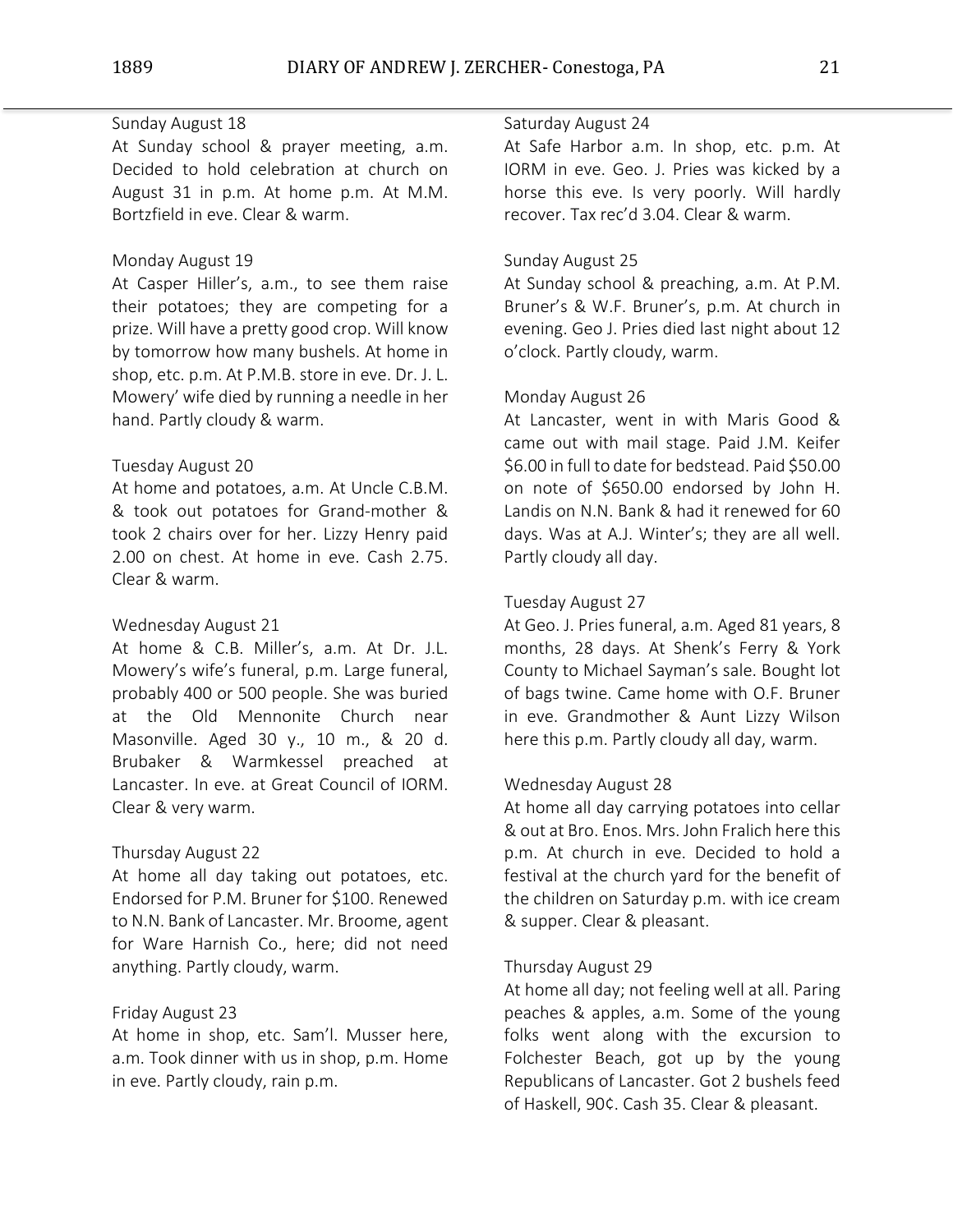# Friday August 30

At home all day a.m. Made 5 gal. grape wine, cut wood, etc. & preparing for festival for tomorrow. Cash .10. Clear & warm.

## Saturday August 31

At church preparing for festival, a.m. At festival, p.m. Had a very nice time; over 100 scholars & neighbors took supper with us. The scholars ate first. Each one got two plates of ice cream. The G.R.C. Band called in the eve. & gave us some music, they having a festival in the eve. J. Elmer Stelle paid his note for 8.00. Tax 50¢. Cash 8.00. Clear & very warm.

## Sunday September 1

At Sunday school & prayer meeting, a.m. At home, p.m. Edger Caldwell here, and Dr. J.M. Witmer in eve. Clear & warm.

## Monday September 2

Walked to Lancaster this morning to attend the County Committee meeting which was organized today by electing chairman. At A.J. Winters awhile. They are all well. Came home with mail stage. At P.M.B. store & home in eve. Clear & warm.

### Tuesday September 3

At Amaziah Buckwalter & framing doors for C.F. Eby. 1.40. Clear & warm.

# Wednesday September 4

At home all day in shop, etc. Mr. Snyder arrived here this a.m. Will hold an exhibition here this eve. Showing by Magic Lantern, the scenes of the Johnstown flood, etc. Myself & family were given complimentaries to attend. The exhibition was very nice. Cash 20. Very warm & dry (clear).

# Thursday September 5

In shop a.m. In shop p.m. Bro. Emanuel here & Mr. Guiles & others. Rawlinsville Camp Meeting broke up at noon today. Paid Eli Barr

for 2 bush. shif of Taylor & Haskell, 90¢. Last day for registering of voters. Partly clear and warm.

# Friday September 6

In shop all day. Raining p.m. & eve. Blanche has had toothache very bad for the last several days. David Warfel got paint for David Trissler, 25¢. Isaac McGlaughlin mended my shoes, 75¢. Cloudy a.m. Rain p.m.

## Saturday September 7

In shop a.m. making model for Christ Hess patent to take to Lancaster Cy. Fair. In shop & at Mattie McGlaughlin's sale, p.m. Mr. Mackley here this eve. Will stay till Monday. At IORM in eve. Passed a resolution to strike off 1<sup>st</sup> week's benefits. Cloudy all day, light rain.

## Sunday September 8

At Sunday school & preaching a.m. At home p.m. At preaching & W.F. Bruner's in eve. W.F. Bruner & family here in p.m. Mr. Mackley here. Partly cloudy all day.

### Monday September 9

In shop a.m. Helped to load Matty McGlaughlin's things. (She moved to her daughter's) & in shop. Settled with P.C. Hiller, balance in my favor of 16¢ not paid. School opened today. Charley Rankin had his arm broken at school. Clear & warm. Cash 2.10.

### Tuesday September 10

In shop all day. Isaac McGlaughlin mended 1 pair shoes for self, 90¢. Settled with him \$1.31 in my favor. Got 2 bushels feed of W.A. Haskell, .75 paid, & ½ bushel of J. Bitts, 2.34, paid. At Republican League meeting in evening & home. Cloudy all day, light rain.

# Wednesday September 11

At Lancaster, took walnut boards to home, planed, & attended the County Fair, p.m. Brought boards along out. Seen many things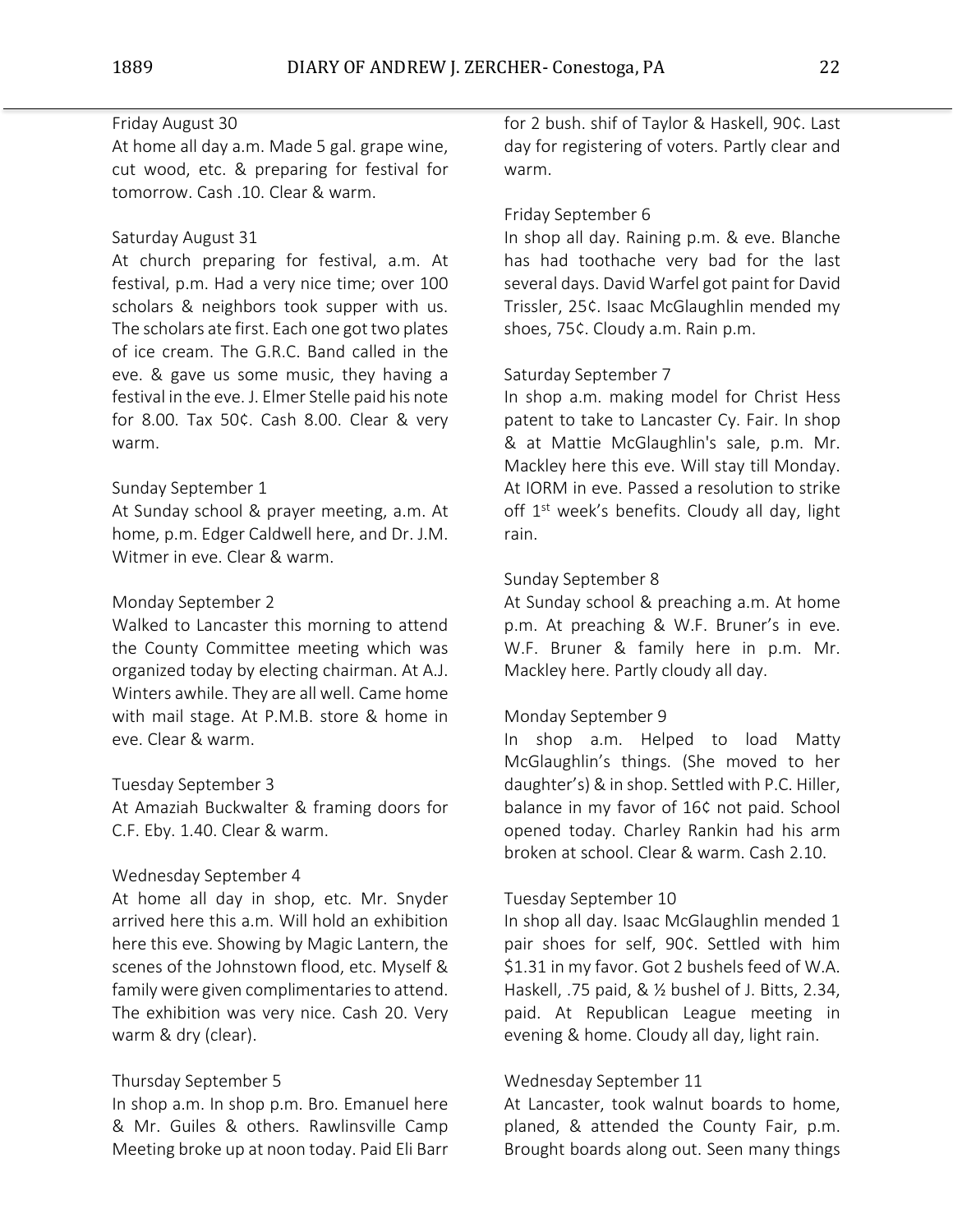at the fair, one in particular being a child said to have been born in Cincinnati, Ohio, looked like Satan. Tail 10 in. long, 2 horns, claws instead of nails, & cloven feet. Tax rec'd. 75¢. Cloudy all day (Damp & very unpleasant by times).

# Thursday September 12

In shop a.m. In shop, etc., p.m. Raining nearly all day.

## Friday September 13

In shop & S.B. Good here, altered my pigs. Went over to Grandmother to pick grapes, a.m. Picking grapes, p.m. At home & A.R. Caldwell's in eve. Jacob Bitts (Jr.) had a hearing before P.C. Hiller (J.P.) for stealing melons at Wm. Morrison. Rec'd tax, 1.91. Cash 30. Cloudy & rain all day.

## Saturday September 14

At shop a.m. At John Hupper's sale of farm. Was withdrawn at \$2125. Frank L. Fontz was the bidder, p.m. At IORM in eve. Tax rec'd 1.43. Rained nearly all day.

### Sunday September 15

At home, a.m. At home & Will Caldwell's, p.m. J.R. Yentzer resigned as Sup't. of our Sunday school. At M.E. Church in eve. Mr. Wilson preached a very able sermon. Cloudy nearly all day & rain.

### Monday September 16

In shop all day & painted sink inside for Matty McGlaughlin. Cash 25. Cloudy. Rain in eve.

### Tuesday September 17

In shop a.m. In shop & at Philip Fralich's, p.m. His mother-in-law, Mary Stewart, died of dropsy. Dr. Witmer & I went out to take charge of the body, a very bad case. Funeral on Thursday at 2 o'clock p.m. at Reformed Church. Rained very heavy last night & today very wet weather, the heaviest rain of the season. Cloudy all day & rain.

# Wednesday September 18

In shop making coffin & out looking after corpse, a.m. In shop at coffin & out to see Barb Good about shroud, p.m. Out looking after corpse in eve. Worked till 10 p.m. The body is not doing very well. Rain a.m. Partly clear p.m. & cool.

# Thursday September 19

At shop in morning. Took coffin out to Fralich's, a.m. Tended funeral, etc., p.m., of Mary Stewart, aged 77 years, 8 mo. & 2 days. Rev. J.P. Stein preached from Matthew, 20 chap, 8 verse. Buried at Reformed Church. This was the first corpse that did not show at the church on account of decomposition. The worst case I ever had, & am in the business over 11 years. Partly cloudy, light rain p.m.

## Friday September 20

At shop & fetched ice box from Fralich, a.m. Over at Grandmother's. Picked the rest of her grapes, p.m. At Dr. Witmer's & home in eve. Partly cloudy a.m., rain p.m.

### Saturday September 21

At shop; cut off corn in lot, cleaned stables, etc. a.m. At Safe Harbor collecting tax, p.m. At IORM in eve. Elmer E. Henry was initiated into the order. Tax rec'd 7.63. Clear & cool.

### Sunday September 22

At Sunday school, was elected sup't. of the Reformed Sunday school, not according to my wishes, but will do the best I can, & at preaching by Rev. Mr. Hendricks of Montgomery County, student at Franklin & Marshall College, Mr. Mackley having taken a vacation, a.m. S.B. Good wife & Ida took dinner & spent afternoon with me. At church eve. Preaching by Squire. Clear & cool.

# Monday September 23

Collecting tax, etc., a.m. At home roofing barn, etc., p.m. Clear & warm.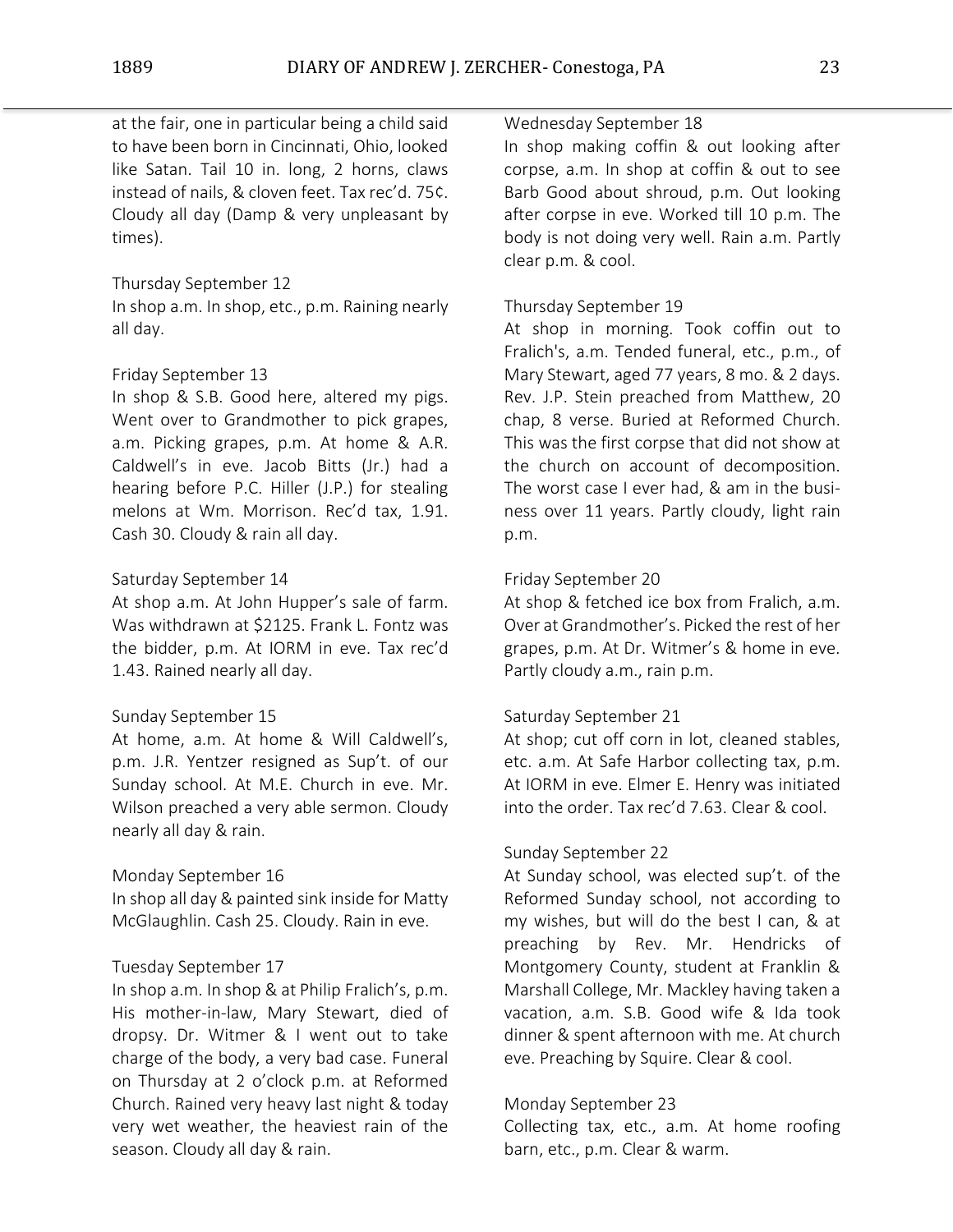## Tuesday September 24

At barn roof, a.m. At roof in shop, p.m. Commenced to rain about 1 o'clock. Cloudy, rain all p.m.

## Wednesday September 25

In shop Benj. G. Mackley bought my pigs today (4) for 40 bushels of corn on ears. Uncle C.B. Miller here for them but too late, a.m. In shop, p.m. Rained all day. At home in eve. Cash 40. Cloudy & rainy.

## Thursday September 26

In shop partly all day. Benj. G. Mackley took pigs away, a.m. Got 1 bushel shif of Pugh's, 45¢ paid. Partly cloudy & rain.

### Friday September 27

At shop etc., a.m. At barn roof, etc., p.m. A.G.R. here selling coffins, shrouds, etc. Sent poll-book to Francis Dunlap, chair-man of county committee (Republican). Partly cloudy (cool).

## Saturday September 28

Finished roof, etc. a.m. At shop & cleaning up at barn etc., p.m. At IORM in eve. The following were elected to office: S., Al L. Henry; S.S., Harry M. Heibec; J.S., Ed Duke; Trustee, B.F. Hookey. Cash .35. Clear & pleasant.

### Sunday September 29

At Sunday school and prayer meeting, a.m. My first Sunday as Sup't. Henry Martin was elected Asst. Sup't; P.M. Bruner, Secy.; Myself, Treasurer. Took dinner at Owen's. Bruners & Owens here for supper. Pleasant, partly cloudy.

## Monday September 30

At Bro. Emanuel's this morning; was not home. Came home & husked corn, etc. p.m. Charley is 5 years old today. Cloudy all day (& light rain).

## Tuesday October 1

In shop & Harry B. Shenk & W.F. Bruner a.m. In shop, etc. p.m. At Dr. I.M. Witmer's in eve. Pap Bruner took charge of the Post Office this morning. Fetched from Henry Lawrence's. Partly cloudy, light rain.

## Wednesday October 2

Went over to Millersville this morning for lumber (Jos. M. Kreider hauled it for me) & collected tax the balance of the day. At home in eve. Got 5 bushels sweet potatoes of Wm. Caldwell. Rubattus Waller died last night. He has been bedfast for a number of years. Tax rec'd 59.63. Partly cloudy & stormy.

### Thursday October 3

At Rock Hill etc. collecting tax & at C.B. Miller's. He came up in eve. & I traded my sow on 1 hog & 1 suckling pig for next spring. Tax rec'd 14.75. Cash 10¢. Clear & pleasant.

# Friday October 4

At Colemanville & Pequea collecting tax. Rubattus Waller buried at p.m. Frost last night. Tax rec'd. Partly cloudy, pleasant.

### Saturday October 5

At home, a.m. At Safe Harbor, p.m., collecting tax. At IORM in evening. The following were instated: A.L. Henry, S; H.M. Heibeck, S.S.; Ed Duke, J.S. Tax rec'd. 8.92. Clear & pleasant. Cash 10.

### Sunday October 6

At Sunday school & preaching, a.m. Sunday schoolsmall on account of rain. Went to W.F. Bruner's for dinner & spent the afternoon. At church in eve. Took supper at W.F. Also rain a.m. Cloudy & cooler, p.m.

### Monday October 7

In shop etc., a.m. C.B. Miller brought hog over & took sow away. In shop etc., p.m. Thermometer is down to 47 today. Cloudy & cool.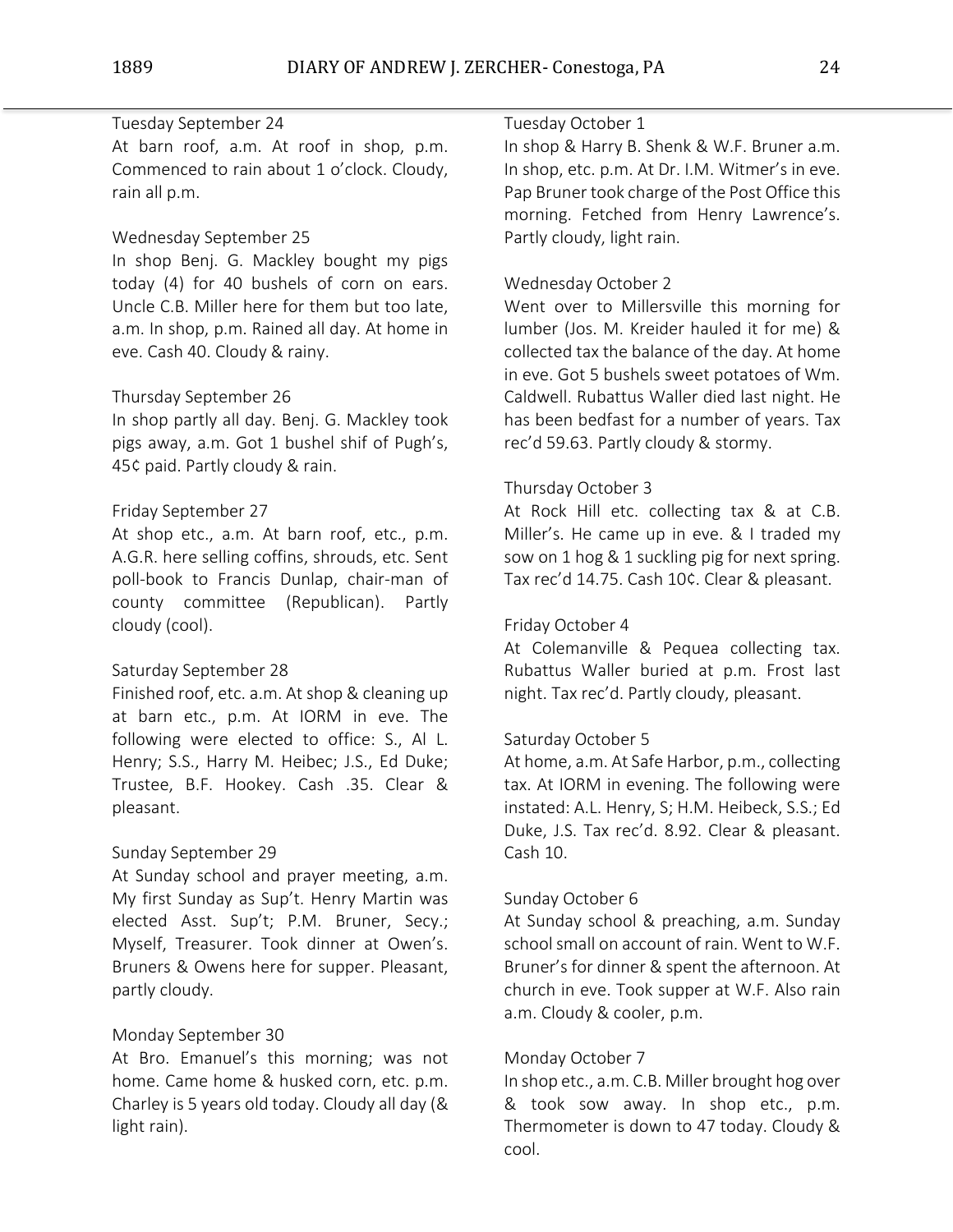# Tuesday October 8

At McAllister's all day getting ready for papering. Benj. G. Mackley brought me 11 bushels corn in ears. Got 2 bushels screenings of Taylor & Haskell @ 40; 80. Clear & cold.

## Wednesday October 9

At McAllister's papering. Had Wm. Henry to help me. Cash 4.05. Clear & cool.

### Thursday October 10

At Lancaster all day. Went in with W.F. Bruner, attended the County Committee meeting. Henry K. Boyer, Republican candidate for State Treasurer was there & State Chairman Andrews had a large meeting. Walked out in the eve. Took dinner at Ellie's. Clear & pleasant.

#### Friday October 11

In shop all day. Repaired large clock for Ed Pehlman, etc. Clear & warm.

### Saturday October 12

In shop etc., a.m. Hung window blinds for Sue McAllister & in shop, p.m. & put window frames in Graded Schoolhouse. At IORM in eve. The decision of the Tribe was reversed in the case D.B. Warfel. Rain this eve. Cash 60¢. Clear a.m. Cloudy p.m. Rain in eve.

### Sunday October 13

At Sunday school & prayer meeting, a.m. At home p.m. At Bro. Emanuel's in eve. to see about Children Day which is postponed for two weeks on account of rain. Spent the eve. at A.R. Caldwell's, myself & family. Jacob Ayerstock died this morning at 5 o'clock at Masonville, of consumption. Rain nearly all of p.m. & eve. (cool).

### Monday October 14

In shop all day. Rained partly all last night. At church in eve. practicing for missionary Entertainment. Raining partly all day, cool.

# Tuesday October 15

At shop all day. Rain partly all night. At house in eve. Partly cloudy.

# Tuesday October 15

In shop all day working at medicine case for Dr. I.M. Witmer. At Dr. Witmer's in eve. The committee on Entertainment for the Rep. League met. Clear & warm.

#### Thursday October 17

In shop a.m. working at case and sign for P.M. Bruner. In shop p.m. & at Anna Hackman's sale for her property, real & personal, but sold neither on account of having no buyers. At church in eve., practicing for missionary Entertainment. Clear & warm.

### Friday October 18

In shop all day. At lectures, & missionary meeting in eve. acted as secretary for the society. Clear & warm.

### Saturday October 19

In shop, etc. a.m. At preparatory services, p.m. Wife & children over to see Grandmother Zercher all day. At IORM in eve. & at M.E. Church. They having Children's Day services, which were attended by a full house. Tax rec'd 2.18. Partly cloudy & warm.

# Sunday October 20

At Sunday school; had a good attendance of officers & scholars, after which the Holy Communion was celebrated, a.m. At home, p.m. Lizzie Kendig took dinner to herself & David K. Kendig took supper. Mrs. Ciast of Lancaster & Mrs. of Maine spent part of the afternoon with us, the latter being a former resident of this place. At church in eve. Partly cloudy & warm rain in eve.

### Monday October 21

At P.M. Bruner's store. Took sign up this morning & went over to Grandmother the rest of the day & fixed her plank walk. At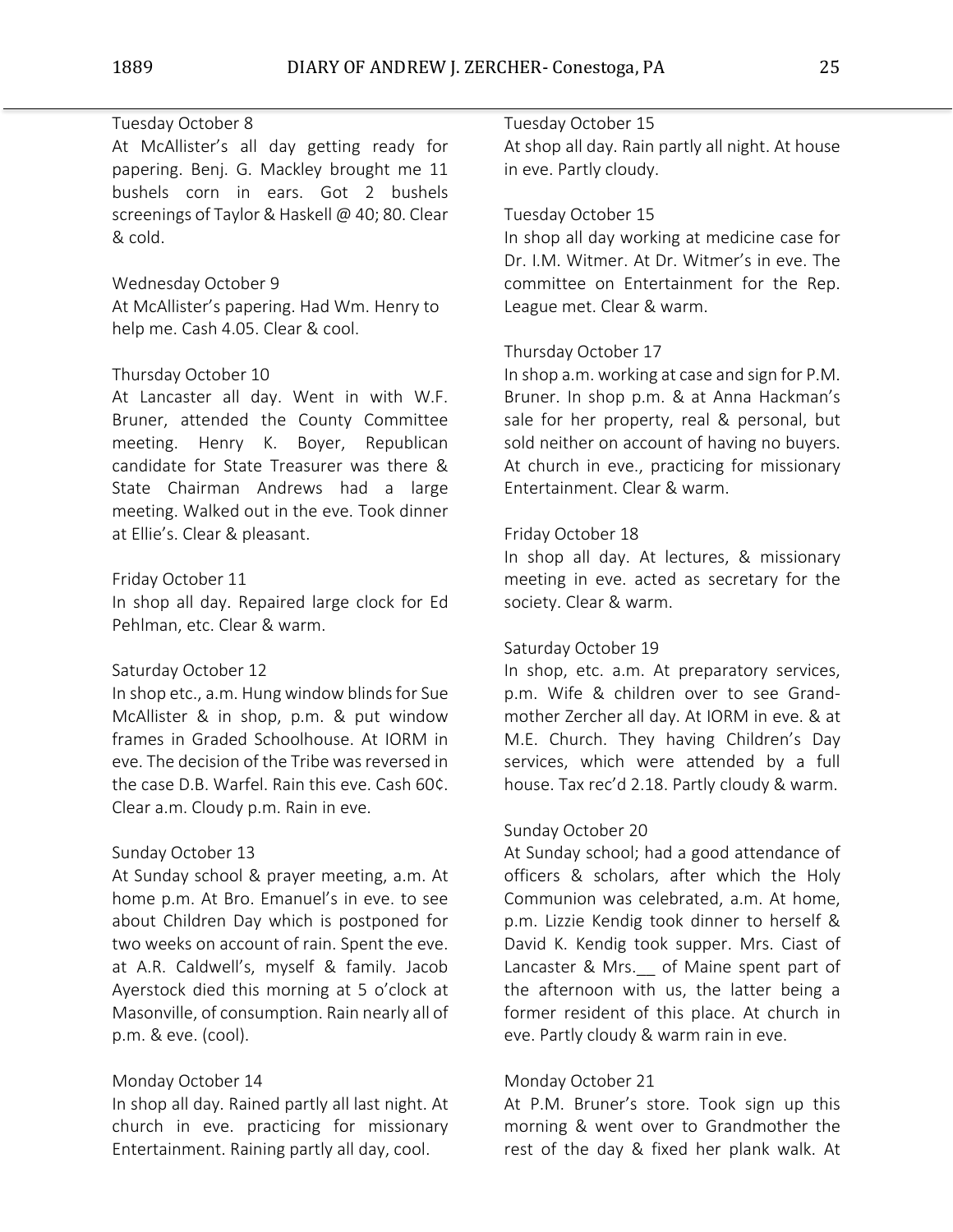home in eve. Rained partly all night. Cash .42. Tax rec'd. 3.05. Partly cloudy & warm.

## Tuesday October 22

At Safe Harbor collecting tax. At home in eve. Tax rec'd 153.47. Partly cloudy all day. Rain in eve.

## Wednesday October 23

In shop all day. Was surprised in getting up this morning to see the ground partly covered with snow, & still falling which continued all a.m. Sam Musser's wife died today. Cloudy all day.

## Thursday October 24

In shop a.m. Thermometer was down to 30 this morning. Martha went with Owen & wife to Lancaster. In shop, etc., p.m. Mr. Hanning, the great penman, was here. I had him put my name & Benj. F. Hookey & David Trissler names on my IORM chart. Clear & cold.

### Friday October 25

At Marie H. Groff's in a.m. putting casters on sideboard, etc. 1.25. In shop, p.m., etc. At A.R. Caldwell's in eve. Cash .25. Partly cloudy.

### Saturday October 26

At M.H. Groff's putting door on sink, & in shop, a.m. In shop, etc., p.m. At IORM in eve. Sam Musser's wife buried this p.m. at New Danville. Tax rec'd 7.58. Cloudy all day. Rain p.m. and eve.

### Sunday October 27

Went up to church for Sunday school but did not have any on account of the inclemency of the weather. Stopped in at Mr. Bruner's a short time. Rained all a.m. At I.F. Bruner's & home, p.m. Rained part of p.m. At Mount Zion Children's Day services. Small attendance. Cloudy & some rain. Cloudy partly all day.

## Monday October 28

At Lancaster, paid \$2.00 to County Treasurer Steve Gussinger for tax rec'd. Brought election papers & tickets out for the election on the 5<sup>th.</sup> Bought also under-takers' supplies from Wimer & Co., Sunbury. Loaned Frank L. Foutz 25.00 for 60 days. Partly cloudy & cold all day.

## Tuesday October 29

Commenced painting Red Men hall this morning. Worked 9 hours. Wm. G. Henry helping, worked 8 hours. We are working by the hour, 15¢ per hour. At League meeting in eve. Had a good attendance. Heard this eve. that Jacob Bitts is trying to cheat John Diehl out of \$300 that he loaned. Cloudy & cool all day.

## Wednesday October 30

Painting at hall all day J.B. [Urban] came to work this morning. Myself & Wm. G. Henry worked 9½ hours each. Urban, 8½ hours. Jacob Bitts & Frank R. Foutz were in Lancaster & Jacob Bitts came home drunk. I suppose the effects of yesterday had something to do. Home in eve. Cloudy & cool all day.

# Thursday October 31

Painting at hall all day. Myself, 9 hours; Henry, 7 hours; Urban, 4½ hours. Paid Will Henry 1.10. Home in eve. Tax rec'd 8.71. Cloudy all day & rain p.m.

### Friday November 1

Painting at hall all day. Myself 8½ hours, Henry 2½ hours, Urban 8½ hours. There was lots of gunners today, could hear them in all directions. At home in eve. The sun came out about 10 o'clock, the first since Sunday noon. Partly cloudy all day. Paid Will Henry 75¢.

### Saturday November 2

Painting at hall myself, 7½ hours; Henry, 5¾ hours; & Urban, 4¾. At IORM in eve. Raining.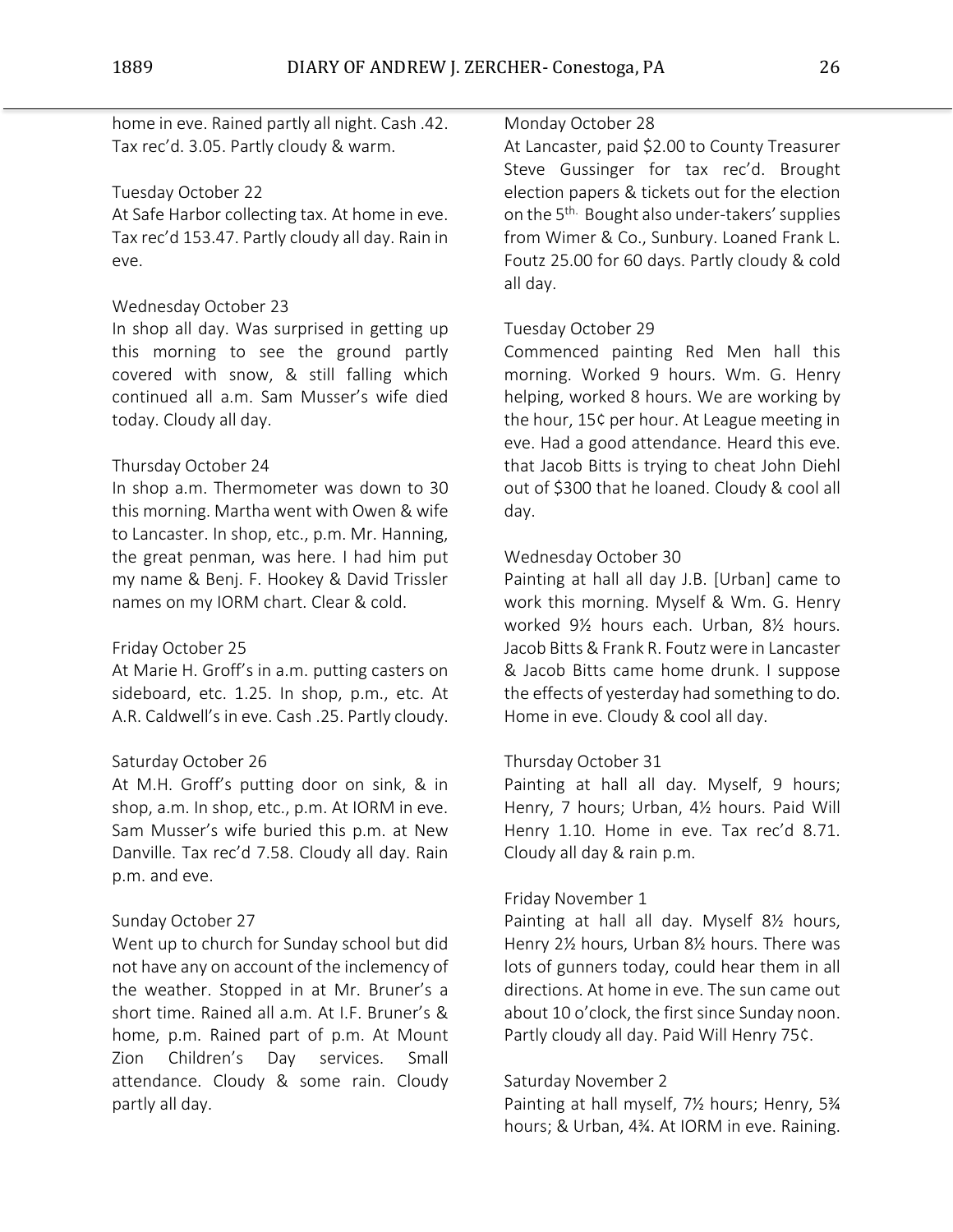Paid Wm. Henry 2.00 on painting at hall. Tax rec'd 25. Cash .10. Cloudy all day.

## Sunday November 3

At Sunday school & preaching, a.m. Very small attendance on account of the extreme wet weather. At home in p.m. At preaching in evening. Rain a.m. & p.m. Eve. clear.

## Monday November 4

Painting at hall a.m. & part of p.m. Self 6½ hours; Henry 6½ hours; Urban 6½ hours. At home in eve. Wrote letter to Fred Shoff in regard to learning to fetch out voters. Hookey here for election papers. P.C. Hiller left ballot boxes in my charge for tomorrow. Gave Will Henry 6.50 on half painting. Clear all day & pleasant.

## Tuesday November 5

At the election as county committeeman, my first election under this office. Very light vote, only 217 Republicans, 20 Democrats & 11 Prohibition. At the Graded Schoolhouse in eve., practicing for Entertainment for League. Wife & family at Bruner's. Cash 10. Tax rec'd 4.08. Partly cloudy & cold all day.

## Wednesday November 6

At C.B. Miller's painting kitchen & putting up railing for Grandmother. Helped Miller to kill hog, p.m. Wife & Charley at W. Caldwell. Cash 50. Partly cloudy & cold all day.

### Thursday November 7

Working at poultry house, a.m. At C.B. Miller's painting roof & fixed flour chest for Grandmother. Went along with P.C. Hiller to Lancaster in eve. to pay a visit to Red Jacket Tribe, the 44 IORM. Had a very nice time; came home at 11½ o'clock. Cash .25. Partly cloudy & pleasant.

### Friday November 8

Working at poultry house & cleaning up old shop. Boiling potatoes for poultry, etc. &

fixed a drawer for Dr. Witmer. At P.M.B. store & A.R. Caldwell's & home in eve. Paid Will Henry balance due him for painting hall & deducted his tax. Tax 53. Cash .35. Rain all day.

## Saturday November 9

Shelling corn for hogs & poultry, a.m. Shelling corn etc., p.m. At P.M.B. store & IORM in eve. Rec'd of Jacob Henry, K. of W., \$7.50 for self & \$5.89 for Will Henry wages for painting at hall. Total \$13.19, as I had paid Henry. Rain all last night & today up to 4 o'clock p.m. Rain all day (partly).

## Sunday November 10

At Sunday school & prayer meeting, a.m. At home p.m. & eve. Clear & pleasant all day.

# Monday November 11

In shop a.m. & in shop & took down the Harrison & Morton pole raised on the front of my lot last fall, a little over a year ago, p.m. At home in eve. Cloudy all day. Rain a.m. & part of p.m.

### Tuesday November 12

In shop a.m. In shop & cut up pole, etc., p.m. At League in eve. Cloudy all day.

Wednesday November 13

In shop all day. Rain part of a.m. & all p.m. Cash 10. Cloudy all day.

### Thursday November 14

In shop a.m. In shop & helped to boil soap, p.m. Ed Pehlman fetched chair (from shop) & I took case of drawers up to Dr. I.M. Witmer's & filed saw (for John R. Benedict). Pleasant all day. Clear a.m. Partly cloudy, p.m.

### Friday November 15

Went gunning this a.m., shot 2 rabbits. This is the first time in two years. Went to Pequea & bought lumber of Fred Shoff. Went down with Ed Duke, p.m. In shop in eve. finishing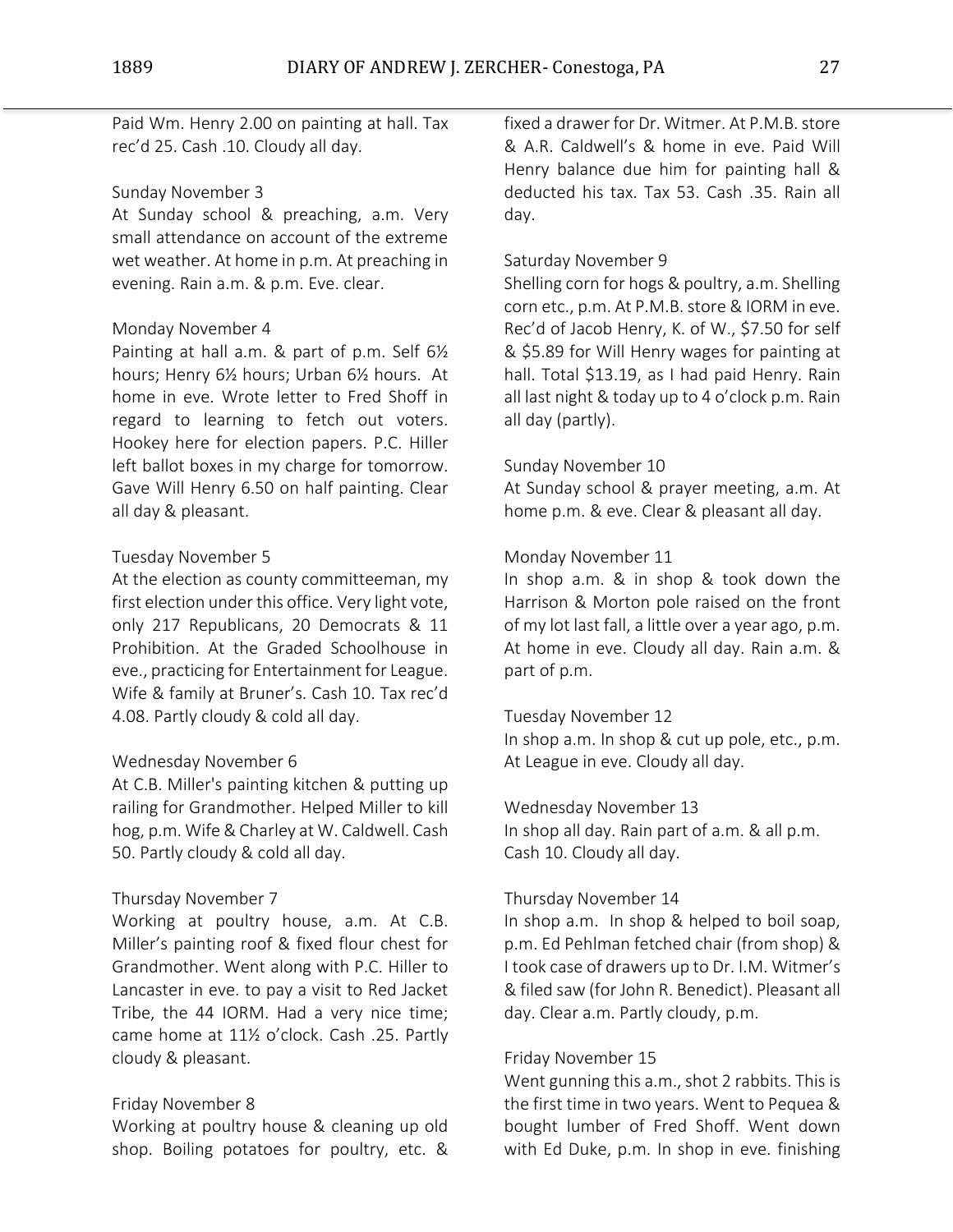table for Ed Pehlman. Had a little snow. Partly cloudy & cold all day.

# Saturday November 16

In shop a.m. Shelling corn, etc. p.m. At IORM in eve. Jacob W. Shenk was initiated. Last night was the coldest night this fall. Mercury down to 29. Partly cloudy and cold all day.

## Sunday November 17

At S.s. & preaching, a.m. At home p.m. Mary Bruner & Harry & John McAllister here this p.m. At church in eve. Commenced raining this eve. Cloudy partly all day.

## Monday November 18

In shop all day. Sent check to W.R.F. Weimer & Co. for shrouds. 13.44. Very heavy rain in p.m. & eve. Raining all day.

## Tuesday November 19

In shop all day. Sent check to John H. Landis for \$10.00. Rained heavy last night & very heavy from about 4 a.m. till now, without any intermission scarcely. Rained nearly all p.m. Tax rec'd .32¢. At ware-house in eve. practicing for Entertainment. Cloudy & rain all day.

### Wednesday November 20

In shop all day. Partly cloudy, rain p.m. & eve. Paid Mrs. Caldwell for milk 23¢ to date. At A.R. Caldwell's in eve. Cash 10¢. Cloudy all day.

### Thursday November 21

In shop a.m. In shop & at sale of posts & wood. At M.E. Church, p.m. Practicing in eve. Martha's 30 years old today. Mary Bruner here for supper. The river is very high & still rising. Got 5 bushels corn chopped of Pugh Bro. Paid 2.50 for same. Cash .86. Cloudy allday, rain p.m. & eve.

## Friday November 22

In shop & fixing barn for lumber. Used 4 pieces of Harrison & Morton poles that raised on my property last fall. At practice in eve. Cloudy all day. Rain p.m.

## Saturday November 23

In shop etc. and getting things ready for Entertainment this eve., a.m. At ware-house rehearsing etc., p.m. At warehouse in Entertainment. Sang "Old Black Joe" & took part in "Regular Army Oh." There were over 200 present; it was a grand success. Proceeds \$22.00. Cash 30¢. Cloudy all day & colder.

## Sunday November 24

At Sunday school & prayer meeting, a.m. At home p.m. Delilah Bruner spent afternoon here. At M.E. Church in eve. Partly cloudy all day. (Pleasant).

# Monday November 25

At shop, a.m. C.B. Miller here. At M.M. Bortzfield's store for salt & pepper for butchering on Wednesday. Asked him to help with his grinding machine. Al Flick told Al Henry & I that this morning when he came to the IORM hall, the chandelier was laying on the floor all smashed to pieces. He afterwards told F.L. Foutz that it was broke while he was gone for oil. Mrs. Owen Bruner says he heard the mover and saw him go up just before & heard him walk around. Cloudy all day. Rain a.m., part p.m.

### Tuesday November 26

Helping M.M. Bortzfield to strip tobacco, a.m. At home getting ready for butchering. Got 2 sh\_\_ of M.H. Groff @ 21= .50 got 400 lbs. guano of Jacob Henry & sowed it on lot, p.m. At League in eve. I was elected president of same for 1 year; S.B. Good, sec'y; E.H. Zercher & P.C Hiller, vice pres.; I.M. Witmer, treas. (Clear & pleasant). Abe Taylor's mill burned down last night.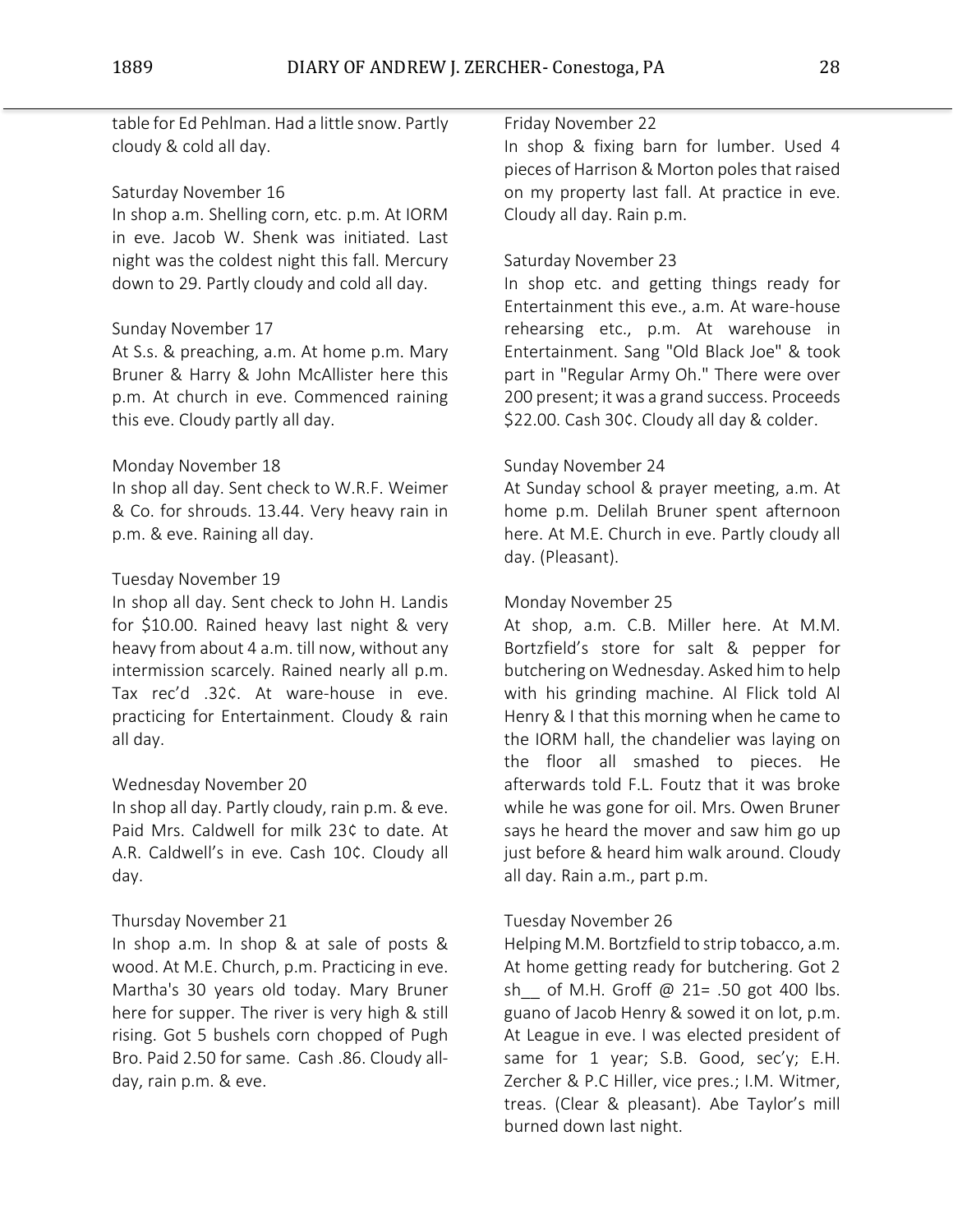# Wednesday November 27

Butchering for self today. M.M. Bortzfield fetched his grinder & John M. Smith was butcher, & Wm. C. Smith helped. We were done till noon. Hog weighed 271 lbs. Got 24 lbs. beef of Phil Fralich for same @ 9¢ per lb.= 2.20. This was a hog that I raised with a teaspoon & nursing bottles, was only a few hours old. Raining partly all day.

## Thursday November 28

"Thanksgiving." Worked all day re-piling lumber & moving from old shop to barn. Mary Bruner here in p.m. Bought lot of 8 penny casing nails of Amaziah Buckwalter, about 50 lbs. @ 2½¢ per lb. & delivered. Rec'd a postal of Rev. J.F. Mackley giving notices of a joint consistory meeting on Monday, Dec. 2 at Maytown. Tax rec'd, 42.77. At store P.M.B., & @ R.C. in eve. Partly cloudy all day. (Pleasant).

## Friday November 29

Helped A.R. Caldwell to kill one hog, weighed 304 lbs., a.m. At home hanging up sausage, salting hams & shoulders, & piling lumber, p.m. At home in eve. Paid fire tax 95¢ to P.M. Bruner, agent for Northern Mutual Fire Ins. Co. Partly cloudy all day (cold).

### Saturday November 30

In shop partly all day fixing mirror frame for Ed Pehlman & painting, etc. Rec'd letter from N.C. Freck of Millersburg, PA, in regard to League. Seeing the election of officers in Philadelphia Inquirer, they wishing to start on at that place. At IORM in eve. Elmer Henry rec'd Hunter's Degree Partly cloudy. Cold & stormy.

# Sunday December 1

At Sunday school & preaching a.m. A good turnout. At home p.m. At church in eve. Clear and pleasant.

## Monday December 2

At Maytown all day attending a joint meeting of classes to try Rev. J.F. Mackley for committing an assault upon Paris Ehler & was found guilty. He was then asked to resign but refused. There was a call made for a special meeting of classes to decide the matter. I was elected secretary of the meeting. Clear & very pleasant.

## Tuesday December 3

At Uncle Christ Miller's helping to butcher & fixed clock for Grandmother. Rec'd an old coin from her dated 1799. Her mother got it the year it was coined. Rain p.m. & eve. Sent proceeding of consistory meeting to J.W. Memenger (Pres.), also letter to M. Brosins, Esq. & Reformed pastor. Cash 21¢. Partly cloudy all day. Ed Pehlman here in eve.

## Wednesday December 4

In shop partly all day graining chests & making type tray for Dr. Witmer, etc. Got load of lumber of Fred Shoff, a.m. Coldest morning this season. Heard that Francis Winters has diphtheria (yesterday). Frank Witmer here for supper. He helped me to put the lumber in barn. Cash 55¢. Cloudy all day, snow a.m. (light).

# Thursday December 5

At home & shop all day, varnished chests. Went along with P.M. Bruner for knobs & escutcheons. Not well at all today. Pain in the joints & back. Rev. Wilson's wife very sick. At Wm. Guiles. Cloudy all day. Rain in eve.

### Friday December 6

In house partly all day, not well at all; worse than yesterday. Had a heavy chill last night. Clear and pleasant all day.

# Saturday December 7

Not doing much today but feel a little better. In shop awhile & racked off my grape wine. Wife & children went out to Beckie's, p.m. At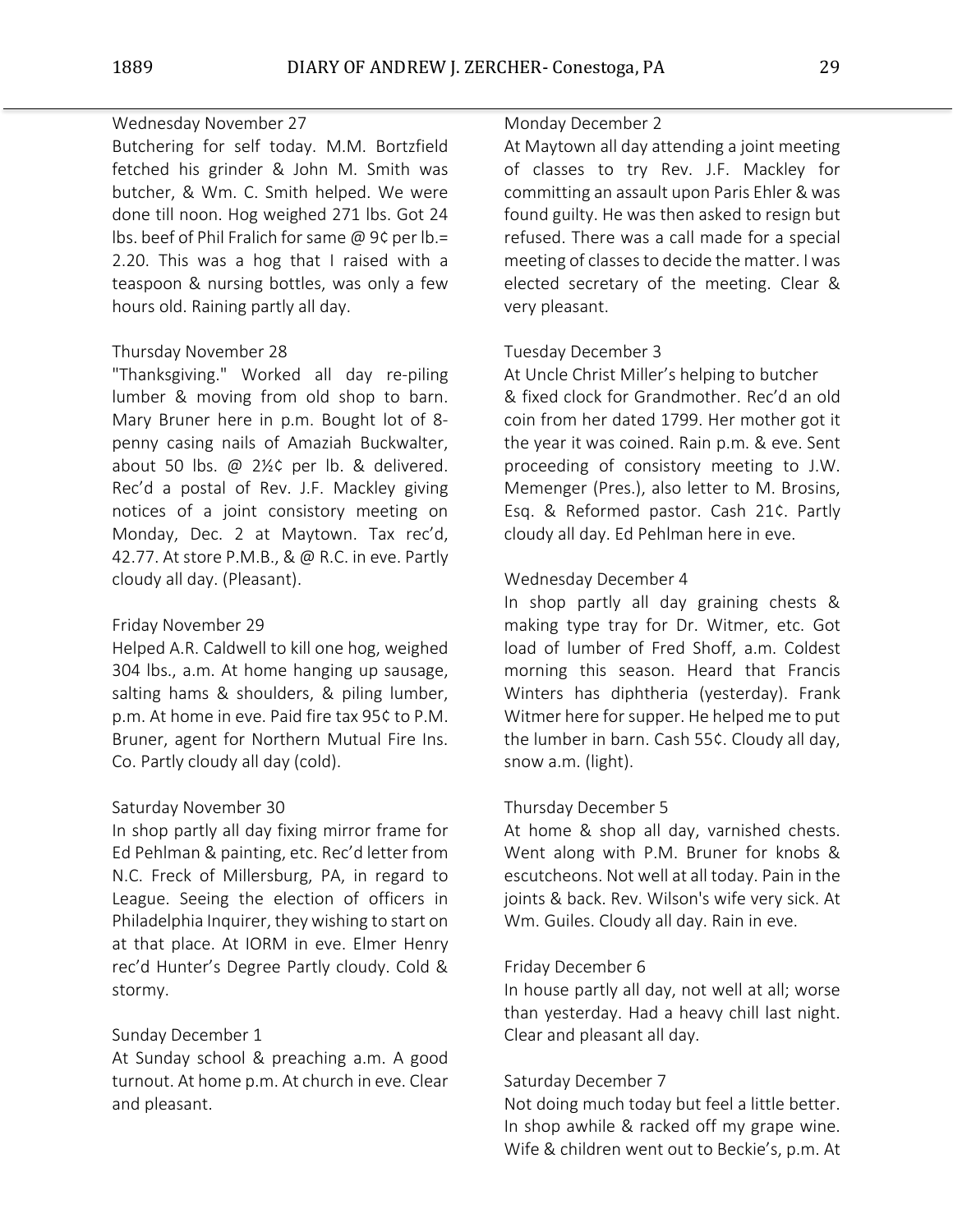IORM in eve. The proposition of Fred R. Good was received. Cash 10¢. Clear & pleasant all day.

# Sunday December 8

At Sunday school & prayer meeting, a.m. At home, p.m. Mrs. Will Smith, Mrs. May-nard, & Charley Smith, & Owen Bruner & family here. At home in eve. Cloudy all day. Rain part of a.m. & part of p.m.

# Monday December 9

At home in shop, etc., a.m. At Emanuel's & W.F. Bruner putting manure to currants, grapes, rhubarb, etc., Cleaning poultry house & trimmed grape vines. Uncle Christ here wanting me to take Aunt Lizzie & Myra to Lancaster but did not suit. At Henry Martin's in eve. Yentzer & self about supper. Clear & very pleasant.

# Tuesday December 10

In shop partly all day. Took wagon out to A.F. Martin Blacksmith's to get 3" wheel fixed. At League in eve; took my seat as president of same. Got 1 bushel of oats and 1 bushel of screening of Taylor & Haskell 80¢. Very heavy rain last night. Very light rain during day. Cash .35. Cloudy all day, cooler.

# Wednesday December 11

Rain last night. In shop painting storm doors for IORM & self. At M.H. Groff's painting pump stalk, a.m. Put carpet strip at Graded Schoolhouse door. Took two chests out to John Zercher's at New Danville for his Mother, & stopped at Stone Meetinghouse to see Grandpap's grave & tombstone. Copied verse & gave it to Grandmother by request. Partly cloudy all day, getting cold. Cash 10.00.

# Thursday December 12

At home all day on lot & fixing house, put piece to chicken house. Got load of coal of W.G. Mellinger & Isaac & Will Aston here this

eve. to have a coffin made for the child of Calvin Dellinger who is in the penitentiary for killing his wife. Funeral on Sunday at 3 o'clock p.m. at the M.E. Church from Lancaster. Clear & pleasant.

# Friday December 13

In shop all day making casket for Calvin Dellinger's child, Lillie. Clear & pleasant.

# Saturday December 14

In shop partly all day covering casket & lining, etc. Funeral, Dec. 15. She died of croupe. Was a very nice corpse. At church p.m. At IORM in eve. Fred R. Good was initiated into the Mysteries of the Order. Cash 85¢. Cloudy all day, light rain.

# Sunday December 15

Left for Lancaster at 8 a.m. to attend funeral of Lillie May Dellinger. Services held at M.E. Church, this place, at 3 p.m. Rev. Tomson of Presbyterian Church of Lancaster & Rev. J.F. Mackley of Reformed Church, this place. Text: Rev., 22 Chap, 17 verse. Lillie May Dellinger died Dec. 12. Aged 2.3.6. Took drinks at Winter's. Cloudy & cold. Light snow (very).

# Monday December 16

At shop. P.M.B. store, Wm. F. Bruner's, & E.H. Zercher's. Rev. J.F. Mackley was here this morning before going home & talked about his pastoral troubles. Henry Martin & J.R. Yentzer here talking over the matter, a.m. In shop, etc., p.m. At I.M. Witmer's & home in eve. To see C.F. Eby; he looks bad. Cloudy all day.

# Tuesday December 17

Not doing much today; not feeling well. Wife went out to Wm. Caldwell's to help to butcher hog; weighed 409 lbs. Rainy a.m. & part of p.m. Charley went along with Harvey Bruner to school & Blanche at school. At A.R. Caldwell's in eve. & home, p.m. Bruner asked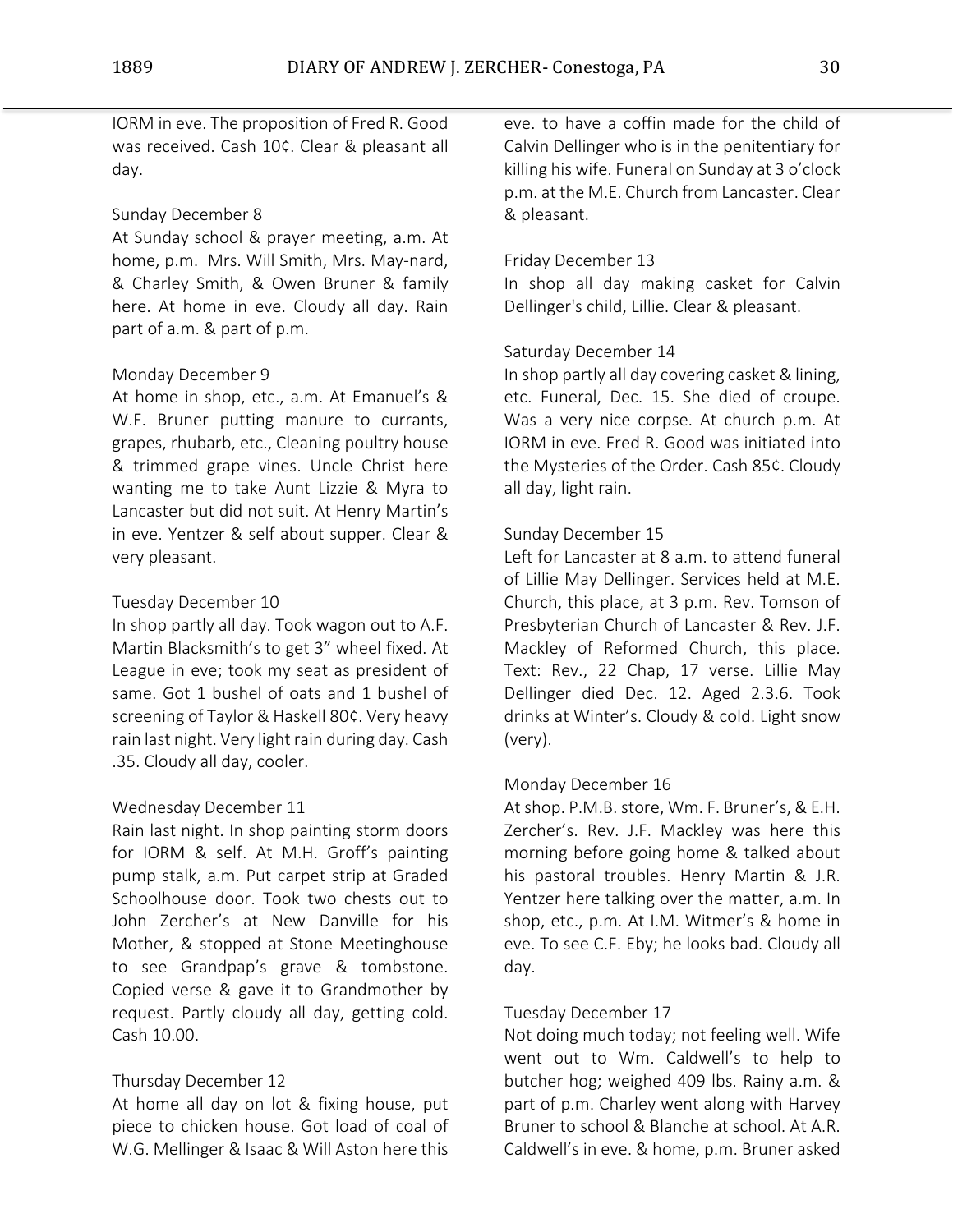for note for store bill, about \$40, & I have endorsed for \$118. Cloudy all day.

# Wednesday December 18

In shop partly all day. Very damp & rainy all day. Making fence for Christmas tree for our children, as they never had a tree at any time. Cloudy all day.

# Thursday December 19

In shop etc., a.m. Getting moss & cedar tree for Christmas & over at Grand-mother's & Miller's, p.m. At Dr. I.M. Witmer's in eve. Heard that John H. Landis was appointed Census Superintendent for Lancaster, York, & Dauphin Counties; was glad to hear it. Cash 15. Cloudy, a.m., partly, p.m.

# Friday December 20

In shop & helping A.R. Caldwell to take down tobacco, a.m. Helping to strip tobacco, p.m. At home in eve. J.R. Yentzer, Mrs. Bruner, & Al Flick here. John Sawyer got over \$1900 pension & is drunk since Wednesday & spending freely. Cloudy partly all day. Light rain in eve.

# Saturday December 21

Stripping tobacco for A.K. Caldwell, a.m. At home, p.m. At P.M.B. store & IORM in eve. John Sawyer bought 1 lb. candy for children. Jon Carrigan was proposed for membership of IORM. Mary Kreider Weaver buried at Byerland. Tax rec'd, 4.66. Cash 20¢. Partly cloudy (pleasant).

# Sunday December 22

At Sunday school & made out a list of members favorable & unfavorable to Rev. J.F. Mackley: 7 favorable, 18 unfavorable, & 16 undecided. Cloudy damp & cold, a.m. Owens left their baby here & they went to Willow Street. P.M.B. here short time. I went out to Bro. Emanuel's, p.m. At A.R. Caldwell in eve. Mrs. A.K.C. over at our place in eve. Partly cloudy all day. Pleasant, p.m.

# Monday December 23

At Lancaster to attend a special meeting of classes to try Rev. J.F. Mackley for assault, & after the evidence being heard & the Brother (Mackley) admitting, the classes decided that he was not guilty, a very different way of doing business. Saw J.H. Landis in regard to census enumerator & gave me to know that there would be no trouble. Bought diary, 70¢. Clear & very pleasant.

# Tuesday December 24

About home, at store, shop, etc., a.m. At home putting up Christmas tree for the children, Blanche & Charley, the first we ever had. Will Bruner brought a sled from Lancaster for me to give to Charley for a present & Martha bought Blanche a large doll. At A.R. Caldwell in eve. & home. Finished tree this eve. Cash 3.00. Clear all day & very pleasant.

# Wednesday December 25

Christmas. Did not work. We had a very pleasant day together. Will Caldwell & family spent the day with us. The children are happy; they got up before 4 o'clock a.m. to see what Santy brought them. They were very much pleased with their sled & doll & tree. Sue McAllister gave Blanche a book "Story of the Gospel" & Charley a gift filled with candy. It was more like spring than Xmas. Clear and very pleasant & almost uncomfortable in the sun.

# Thursday December 26

At home etc., a.m. At home, painted the attachments made to henhouse, etc., p.m. Up at Pehlman's in eve. to see about horse to go down to see Mother. Wm. Morrison (Esq.) was here this morning to see about his son work. He is a very bad young man. Very stormy p.m. & getting colder. Got 1 bushel corn for poultry. Rain, a.m. Partly cloudy, p.m.